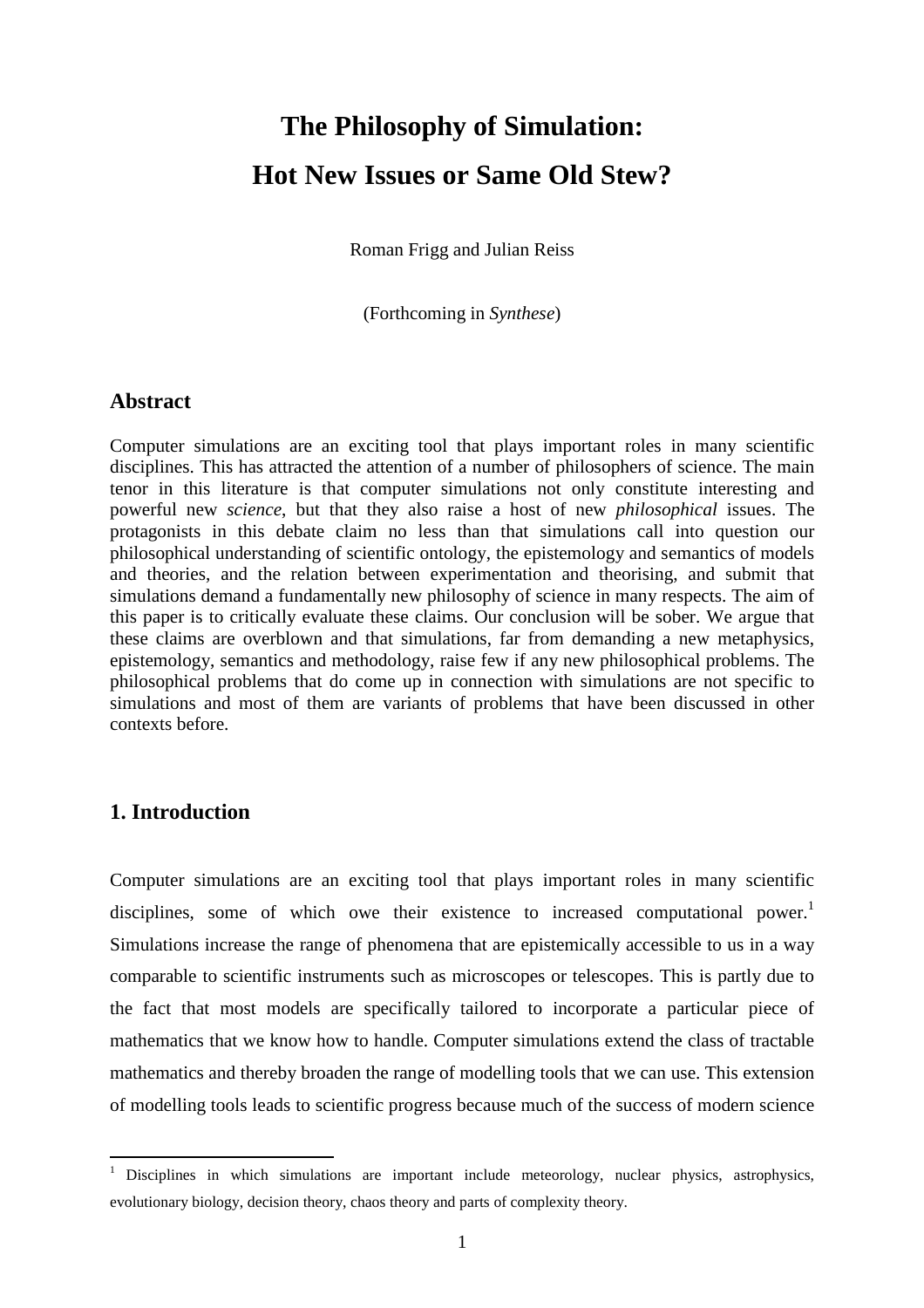is due to what Ian Hacking called 'calculation' or, in contemporary parlance, 'model building', and computers make a huge difference to our ability to build models.

That the advent of computational techniques introduces new tools into science, opens new possibilities, and represents scientific progress is beyond dispute. Thus we endorse Humphreys' conclusion that computational science 'constitutes a significant and permanent addition to the methods of science' (2004, 64).

This has attracted the attention of a number of philosophers of science. The main tenor in this literature is that computer simulations not only constitute interesting and powerful new *science*, but that they also raise a host of new *philosophical* issues. The protagonists in this debate claim no less than that simulations call into question our philosophical understanding of scientific ontology, theories and models, and submit that simulations demand a fundamentally new philosophy of science in many respects:

'But physicists and engineers soon elevated the Monte Carlo above the lowly status of a mere numerical calculation scheme, it came to constitute an alternative reality – in some cases a preferred one – on which 'experimentation' could be conducted. Proven on what at the time was the most complex problem ever undertaken in the history of science – the design of the first hydrogen bomb – the Monte Carlo ushered physics into a place paradoxically dislocated from the traditional reality that borrowed from both experimental and theoretical domains, bound these borrowings together, and used the resulting bricolage to create a marginalized netherland that was at once nowhere and everywhere on the usual methodological map.' (Galison 1996, 119-20)

'[…] I discuss some of the distinct epistemological characteristics that are exhibited by simulation studies and argue that these characteristics are novel to the philosophy of science.' (Winsberg 2001, 443)

'Computer simulations have a distinct epistemology […] In other words, the techniques that simulationists use to attempt to justify simulation are unlike anything that usually passes for epistemology in the philosophy of science literature.' (Winsberg 2001, 447)

'[…] computer simulations are not simply number crunching techniques. They involve a complex chain of inferences that serve to transform theoretical structures into specific concrete knowledge of physical systems […] this process of transformation […] has its own unique epistemology. It is an epistemology that is unfamiliar to most philosophy of science [...]' (Winsberg 1999, 275)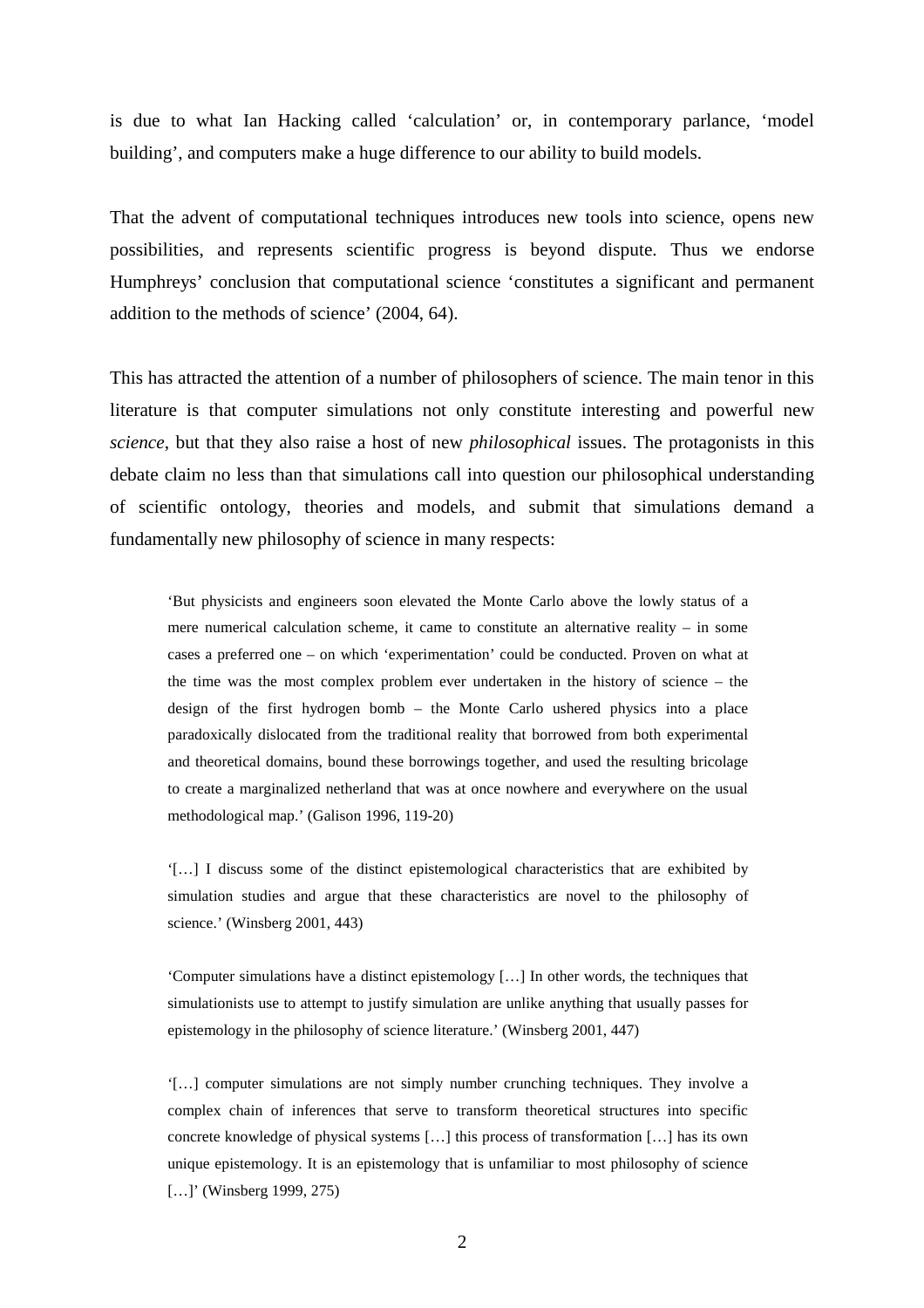'[…] how we understand and appraise these new methods [i.e., computer simulation methods] is essentially different from the understanding and evaluation of traditional theories.' (Humphreys 2004, 54)

'Standard accounts of how theory is applied to the world have become inappropriate for these new methods [i.e., computer simulation methods] because, aside from failing to capture what is distinctive about them, they place constraints on the methods that are misguided.' (Humphreys 2004, 57) $^2$ 

'[…] computer simulation provides […] a qualitatively new and different methodology for the natural sciences, and […] this methodology lies somewhere intermediate between traditional theoretical science and its empirical methods of experimentation and observation. In many cases it involves a *new syntax* which gradually replaces the old, and it involves *theoretical model experimentation* in a qualitatively new and interesting way. Scientific activity has thus reached a new milestone somewhat comparable to the milestones that started the empirical approach (Galileo) and the deterministic mathematical approach to dynamics (the old syntax of Newton and Laplace. Computer simulation is consequently of considerable philosophical interest.' (Rohrlich 1991, 507, italics original)

Four claims emerge:

 $\overline{a}$ 

*Metaphysical*: Simulations create some kind of parallel world in which experiments can be conducted under more favourable conditions than in the 'real world'.

*Epistemic*: Simulations demand a new epistemology.

*Semantic*: Simulations demand a new analysis of how models/theories relate to concrete phenomena.

*Methodological*: Simulating is a *sui generis* activity that lies 'in between' theorising and experimentation.

The aim of this paper is to critically evaluate these claims. Our conclusion will be sober. We argue that these claims are overblown and that simulations, far from demanding a new metaphysics, epistemology, semantics and methodology, raise few if any new philosophical problems. The philosophical problems that do come up in connection with simulations are not specific to simulations and most of them are variants of problems that have been discussed in

 $2 \text{ }$  *Cf.* also 50-55 and 57-60, Humphreys 1991, 497 and Humphreys 1995, 501. A somewhat 'milder' form of this view is expressed in Fox Keller 2003, 199.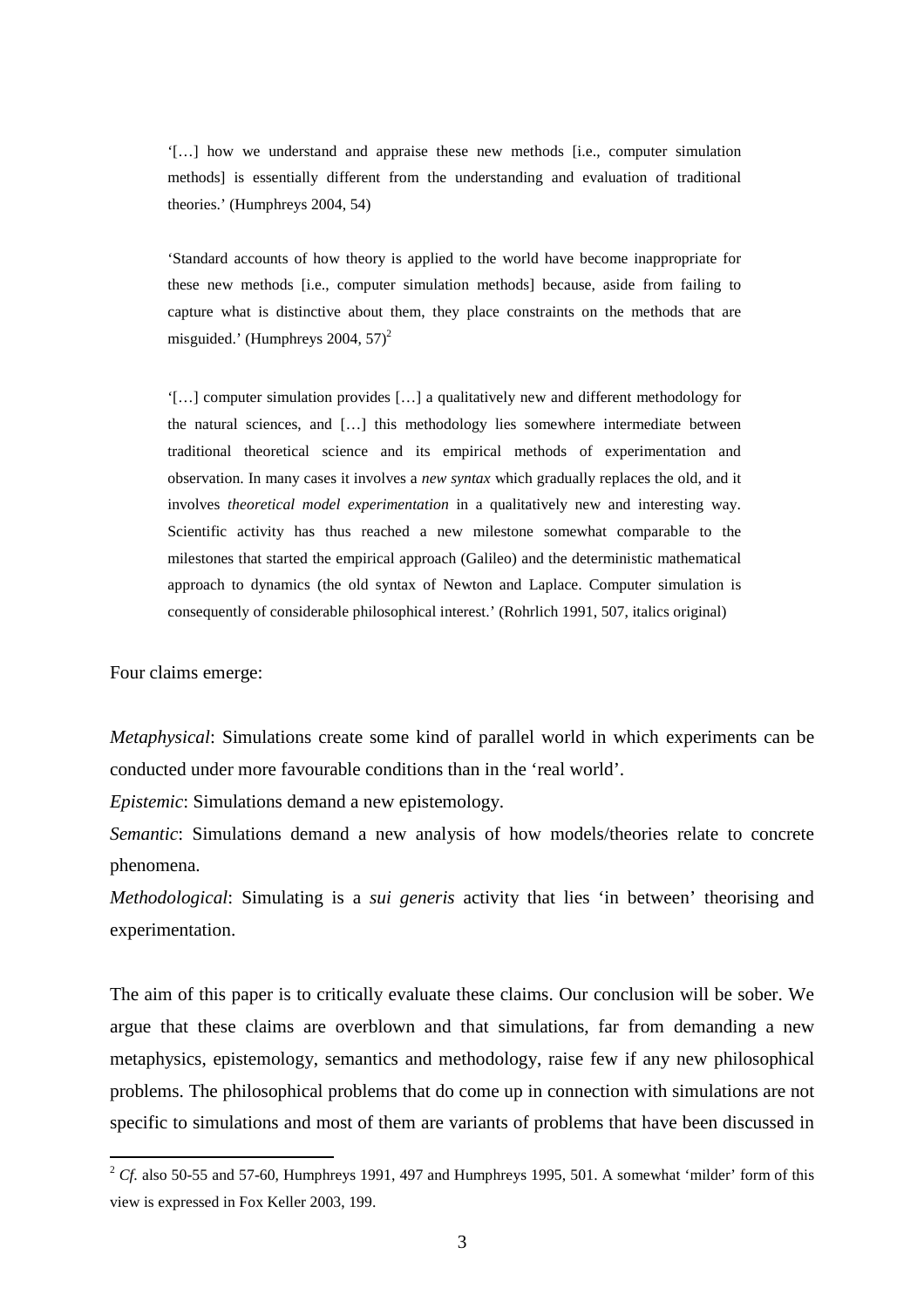other contexts before. This is not to say that simulations do not raise new problems of their own. These specific problems are, however, mostly of a mathematical or psychological, not philosophical nature. In sum, we agree that simulations introduce something new and exciting into *science*, but we doubt that this requires us to rewrite the *philosophy of science*. 3

This is not tantamount to suggesting that the literature on simulation is without merit; quite to the contrary. But we see this literature as contributing to existing debates about, among others, scientific modelling, idealisation or external validity, rather than as exploring completely new and uncharted territory. The emphasis on novelty and the tendency to reason that the issues raised by simulations are completely unlike anything that philosophy of science has seen before prevents philosophers from appreciating what a discussion of simulations could contribute to ongoing debates. A focus on the continuity with existing debates would, we submit, be more beneficial than a forced attempt at compartmentalising the discussion. By contesting novelty claims we hope to pave the ground for an analysis of simulations that fits into the panorama of problems we are familiar with and thereby contributes to an advancement of these debates.

Before discussing the four specific claims about simulations in detail, let us briefly consider the term 'simulation'. In everyday parlance, the term can mean quite a number of different activities or processes: we simulate a job interview by giving the candidate a mock interview, an illness by pretending to have its symptoms, work situations by using animated narrative vignettes, *etc*. Computer simulations are a narrower, but still vast and heterogeneous class, which contains processes as varied as that of flying a plane, the movement of people in public transport systems, strategic scenarios of warfare, and virtual reality scenarios of all kinds.<sup>4</sup>

Those who put forward the claims of the philosophical novelty of simulation, however, focus on using digital computers in situations involving analytically intractable equations (see Winsberg 1999, 275, 278; 2001, 444; 2003, 107-8; Humphreys 2004, 49). But even when narrowed down in this way, 'simulation' is used in two very different meanings in the literature:

<sup>3</sup> *Cf*. Stöckler 2000.

<sup>&</sup>lt;sup>4</sup> For a brief discussion of the term 'simulation' and its history see Fox Keller 2003, 198-9, and Hartmann 1996, 83-4.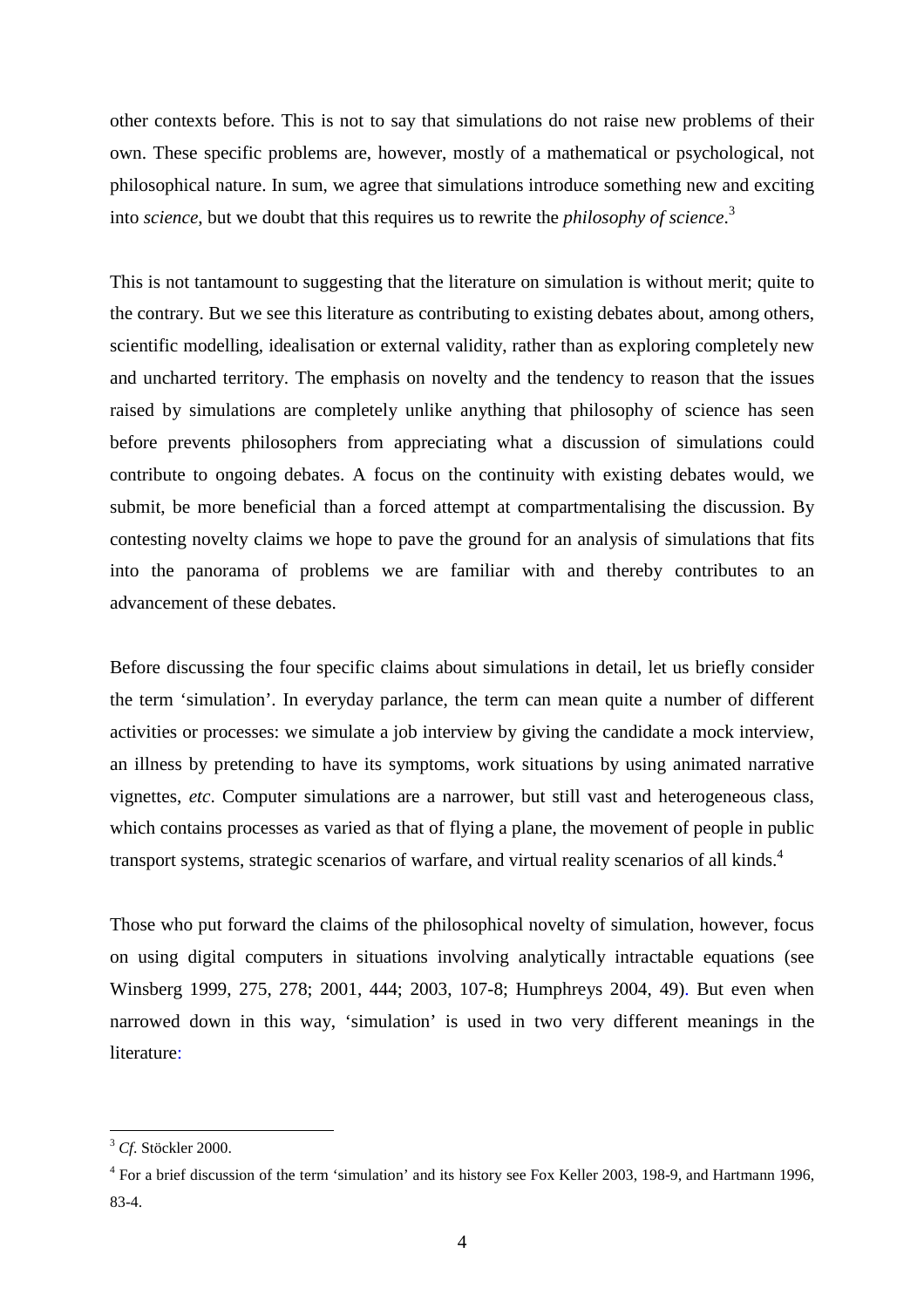In the *narrow* sense, 'simulation' refers to the use of a computer to solve an equation that we cannot solve analytically, or more generally to explore mathematical properties of equations where analytical methods fail (*e.g*., Humphreys 1991, 501; 2004; 49; Winsberg 1999, 275; 2001, 444).

In the *broad* sense, 'simulation' refers to the entire process of constructing, using, and justifying a model that involves analytically intractable mathematics (*e.g*., Winsberg 2001, 443; 2003, 105; Humphreys 1991, 501; 2004, 107). Following Humphreys (2004, 102-4), we call such a model a 'computational model'.

Since many of the claims about the philosophical significance of simulations are in fact about the construction of an analytically unsolvable model, in this paper we adopt the latter, broad meaning; the exception is Section 3.2 where we briefly come back to simulation in the narrow sense.

There are, of course, alternative definitions of 'simulation', most notably Hartmann's 1996. On this definition, simulations are intimately connected to dynamical models, *i.e.*, ones that include assumptions about the time evolution of a system. More specifically, a simulation amounts to solving the equations of a dynamical model, which accurately captures the time evolution of the target system; if the simulation is run on a computer it is a computer simulation. This definition enjoys the advantage of being able to distinguish simulation in a specific sense from numerical methods broadly construed (*i.e*., the computer assisted exploration of properties of mathematical objects in general). However, since those who put forward the claims at issue here do not use this definition (or only an altered version of it) and our criticisms do not turn on the (in)ability to distinguish between simulation in this specific sense and numerical methods broadly speaking, we will stick to the above, more widely adopted meaning in what follows.

# **2. Metaphysics: Do Simulations (and Only Simulations!) Create 'Parallel Worlds'?**

Several philosophers, historians and scientists claim that simulations create 'parallel' (or 'virtual' or 'artificial') worlds (*cf*. Galison 1996, from which we quoted above, Edwards 2001, Sterman 2006). The most plausible interpretation of this idea, we think, is that the simulant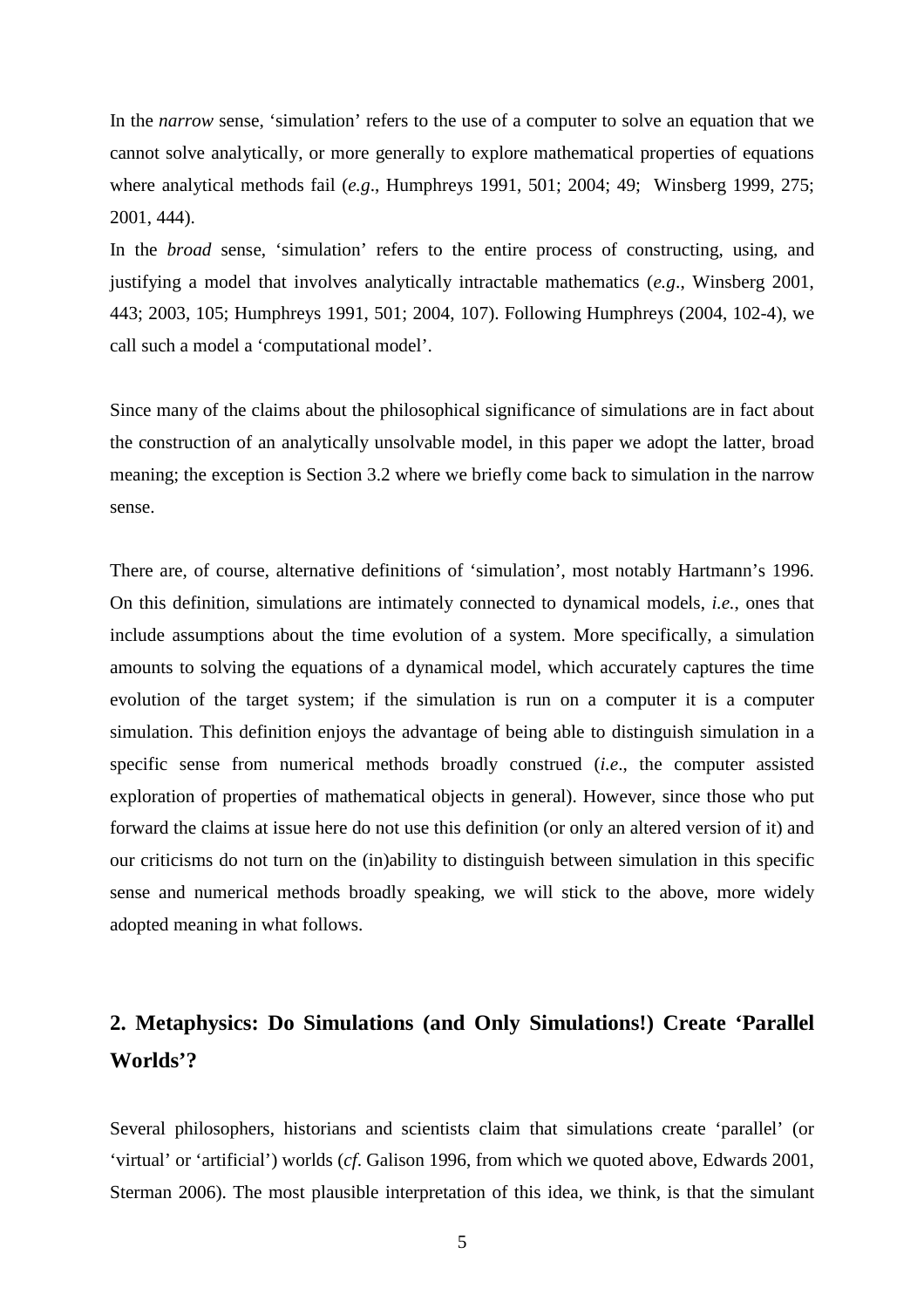investigates proximate systems that differ more or less radically from the systems he or she is ultimately interested in. This usually means that inferences about those latter systems, the 'target systems', are made in two analytically separable (though in practice not always thus separated) steps: first, a conclusion is established about the proximate system; second, the claim is exported from the proximate system to the target system. Because usually proximate and target systems differ from each other, and because the investigation of proximate systems is often methodologically involved itself, scientists focusing on the first inferential step can plausibly be said to investigate 'parallel worlds': they study one kind of system in order to ultimately learn about a different kind of system.

This is a crude but in our view entirely correct analysis is how reasoning with simulations works. What we disagree with is the further suggestion that simulations are alone or special in this respect. Whenever proximate systems are studied with the purpose of drawing inferences about differing target systems of interest 'parallel worlds' in the above sense are created and this kind of 'inspection by proxy' happens all over the place in the sciences. Most notably, studying mathematical models – whether or not analytically solvable – or in fact any kind of model used to draw inferences about natural or experimental systems involves the creation of 'parallel worlds' in precisely this sense (*cf*. Robert Sugden's view that theoretical economic models depict 'credible worlds', Sugden 2000).

And the creation of 'parallel worlds' is not a prerogative of theoretical models. The great majority of experiments are conducted on proximate systems rather than the target systems themselves and therefore create 'parallel worlds' in our sense. For example, we infer from a small group of patients in a clinical trial to the general population; we experiment with mice to find out whether smoking causes cancer in humans; we examine the properties of a scale model of an aeroplane wing in a wind tunnel to learn about the properties of the aeroplane wing during a flight and so forth. In none of these cases is the proximate system identical to the target system. Importantly, proximate and target system differ by type, not just by token. That is, the problem of inferring from proximate to target system is not merely the traditional problem of induction, which concerns the inference among tokens of the same type, but rather a different, presumably more involved problem.

Moreover, many experimental systems are artificially created systems that are not found in nature. Nearly all experiments in the physical sciences create artificial environments that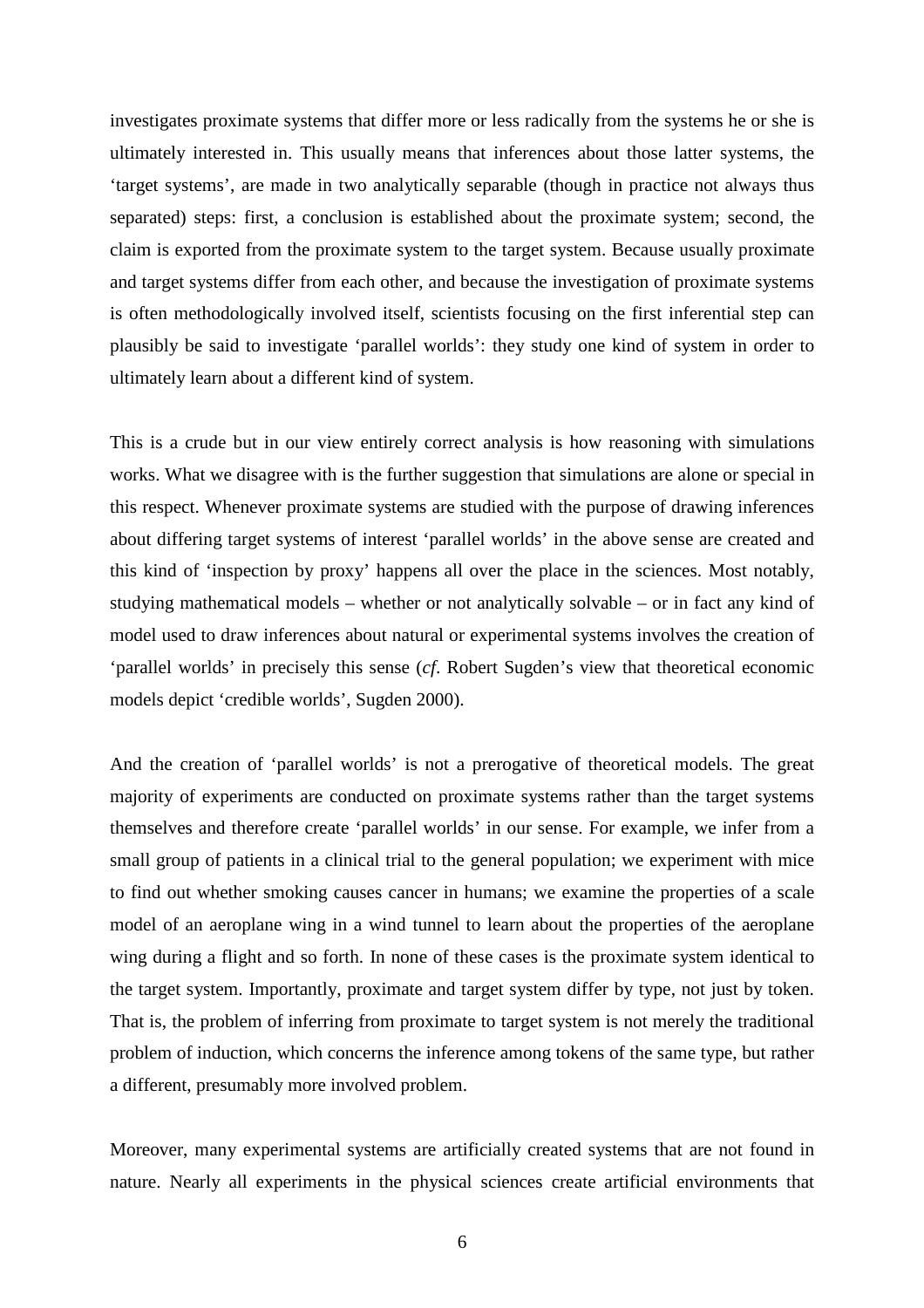allow physicists to focus on the interaction of a small number of factors that cannot be found in nature in this pure form. It has also been said that few of the objects modern physics deals with can be found in 'natural environments' (Cartwright 1999, Part I; Sismondo 1999). Experiments on fruit flies, conducted in order to find out about the genetic constitution of organisms, are specially bred strains, grown to ensure the replicability of results. Laboratory mice, too, are standardised. When experimenting with chemical substances, standardised, pure forms are used, not those chemicals found in nature. When economists experiment they frequently try to make sure that experimental subjects suppress all motives other than greed by giving them appropriate incentives. This too creates situations not normally found in 'the field' (Guala 2005, Ch. 11).

Studying proximate systems as stand-ins for target systems of interest is thus a practice that pervades all science. Simulations can rightly be said to create 'parallel worlds'; but so can models and experiments of all kinds. The creation of 'parallel worlds' is therefore not a reason to believe that simulations require a new philosophy of science.

#### **3. Epistemology: Do Simulations Demand a New Theory of Knowledge?**

Following our distinction between a narrow and a broad sense of 'simulation', let us first examine claims that have been made about the process of building a simulation, which involves the heavy use of *modelling assumptions* and which pertains only to the broad sense of 'simulation'. After that we will look at simulation in the narrow sense, the process of solving intractable equations.

#### **3.1 Modelling Assumptions**

Winsberg ascribes three features to the allegedly distinct epistemology of simulation: it is *downward*, *autonomous* and *motley*:

(a) *Downward*: 'Simulation is about starting with theory and working your way down. This kind of epistemology is, to the philosopher of science, a curious beast. It is an epistemology that is concerned with justifying inferences from a theory to its application – an inference that most philosophy of science has assumed is deductive and consequently not in need of justification.' (Winsberg 2001, 447)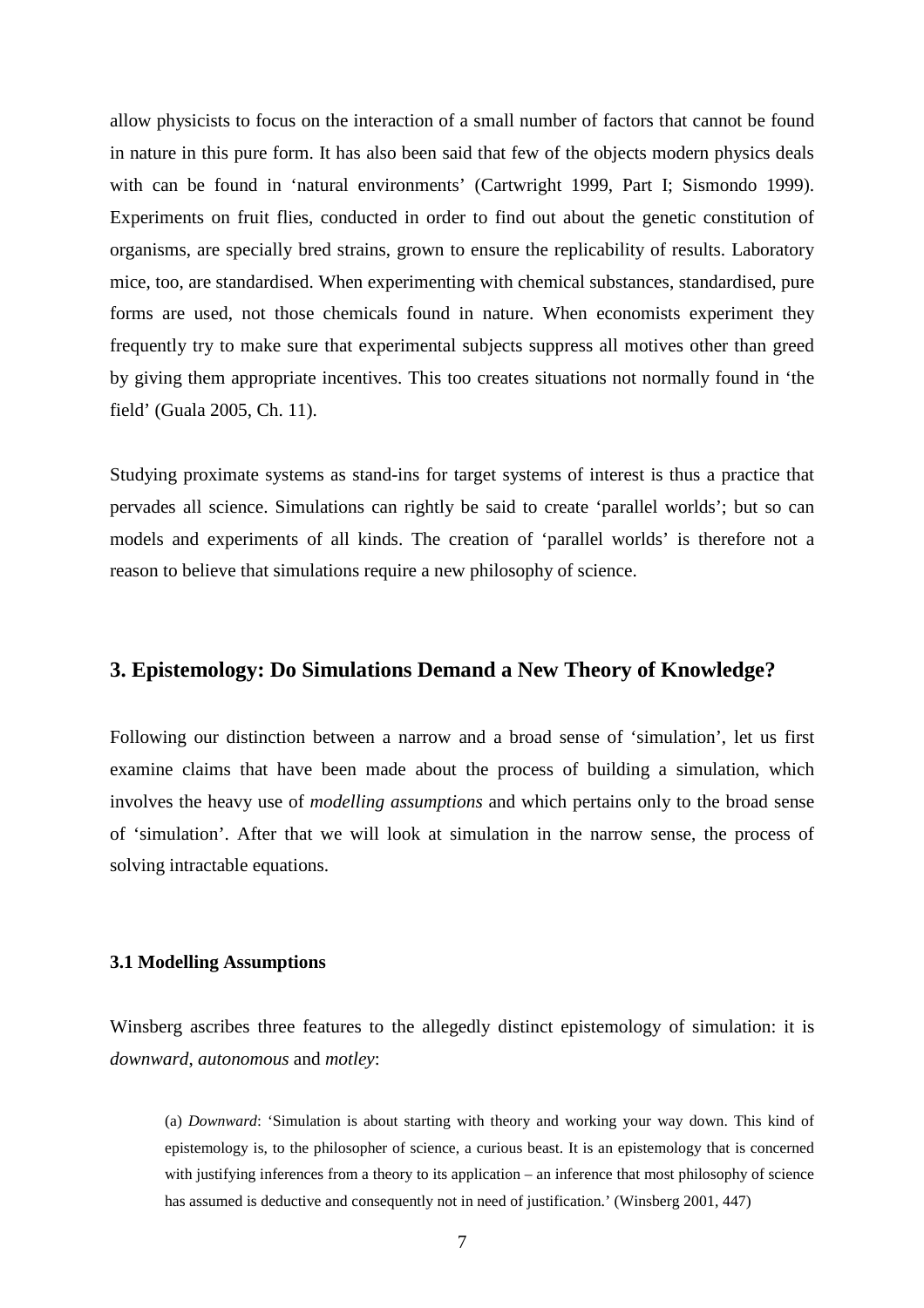(b) *Autonomous*: 'Also typical of the notion of epistemology in philosophy of science is that it is founded on comparison. If you want to know if some representational structure is accurate or reliable compare it with the thing it is meant to represent. But simulation techniques are used precisely when data on the phenomena to be represented are conspicuously sparse. Because of this I describe the epistemology of simulation with term I borrow from Jeffrey Ramsey: autonomous […]' (*ibid*.)

(c) *Motley*: 'Even tough all simulation modeling […] begins with theory […] our theoretical knowledge is just one of several ingredients that simulationists use to produce their results. All of these resources and their influences need to be considered when justifying simulation results.' (Winsberg 2001, 448) 'Given limitations on computer speed and memory, these techniques [computer simulations] also invariably resort to other approximations, idealizations and even 'falsifications' – that is, model assumptions that directly contradict theory.' (Winsberg 2003, 109; *cf.* 1999, 282)

Winsberg does not say explicitly what he means by 'epistemology' and so it is not immediately clear how to evaluate the claim that simulations have a distinct epistemology. We now discuss three different interpretations of this claim. In personal communication Winsberg has pointed out to us what he had in mind is the third interpretation and that he does not subscribe the first two (we will discuss his views further below). However, as the first two seem to be at least prima facie plausible readings of the claim, it seems still worth pointing out that the first is reasonable but neither new nor specific to simulations, while the second fails to be convincing.

Following the time-honoured distinction between the context of discovery and the context of justification, let us first characterise two interpretations. We may say that, as a matter of fact, scientists reach certain conclusions by using computational models that are (1a) usually built starting from a piece of theory (though without *deducing* them from theory), (1b) not deduced from data (and background knowledge, say) and (1c) constructed using a variety of different sources and techniques including approximations, idealisations and so forth. That is, the *process of discovering a result with a computational model* is downward, autonomous and motley. Alternatively, we may say that scientists are *warranted* in believing or trusting the results of a simulation because the computational model (2a) has been constructed by using a (well-established) theory, (2b) is largely independently of direct tests of its assumptions against data and (2c) involves a variety of non-theory-driven elements, including approximations, idealisations and so forth. That is, the *process of justifying a simulation result*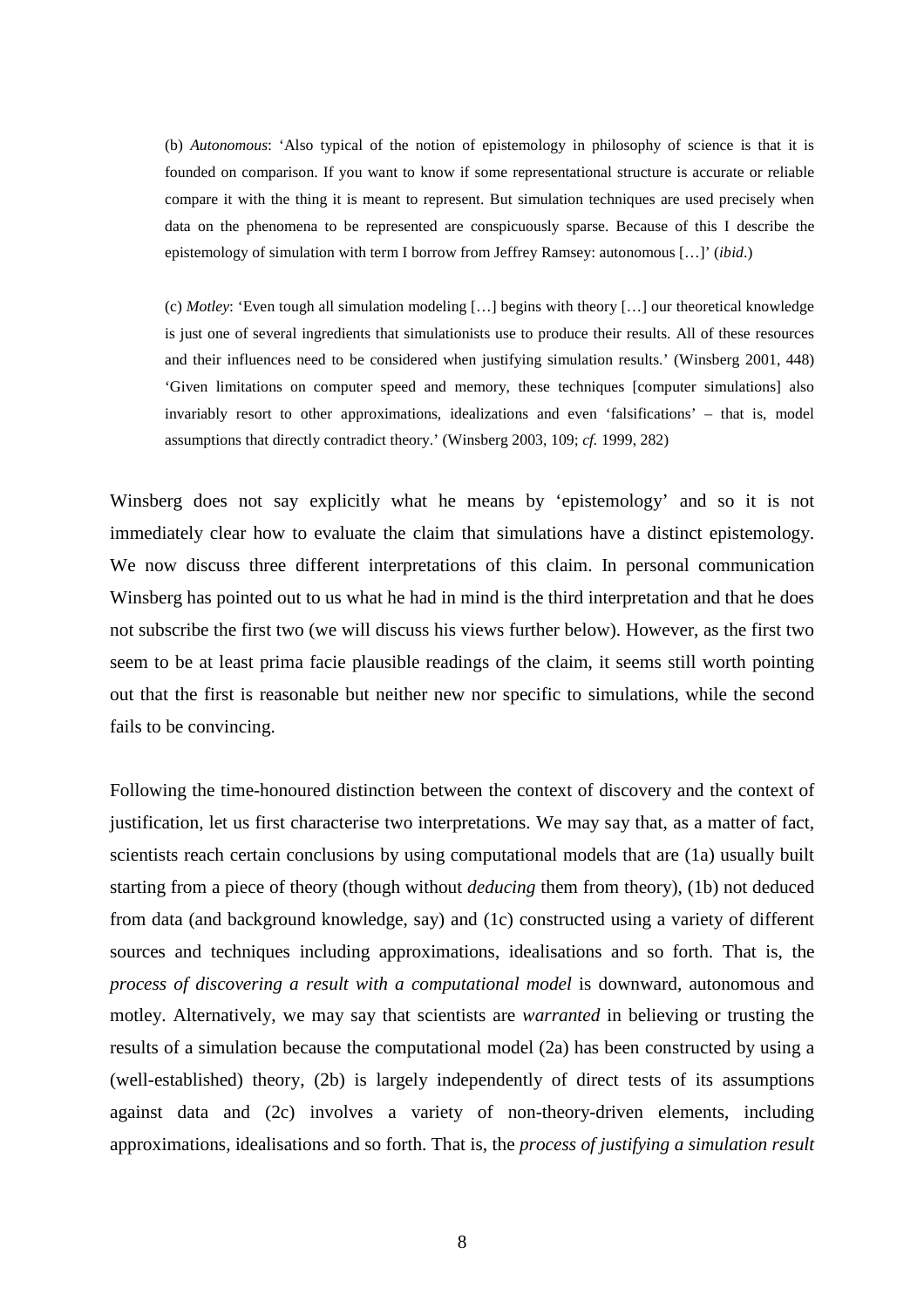appeals to the fact that the computational model has been constructed in a downward, autonomous and motley way.<sup>5</sup>

Starting with the first reading, we think that the point is essentially correct but that these observations are neither novel nor simulation specific. (1a) That scientists start the construction process with a piece of theory but without deducing the model from it is interesting.<sup>6</sup> Winsberg's example is that theory does not dictate what mathematical function one has to choose to account for the energy inside a cell of grid when doing simulations using a grid (2001, 448). This is also something Humphreys points out (2004, 67, 72-76, 88-95): computational models are not normally constructed by merely plugging special functions into general equations provided by well-established theories. But that models cannot be derived form theory in a mechanical way and that often elements that do not form part of the theory are used in the construction of a model is one of core claims of the 'models as mediators' project (see Morgan and Morrison 1999b, and the essays by Boumans, Suárez and Hartmann therein)<sup>7</sup> and has been stated by Cartwright in the early 1980s (see in particular Cartwright 1983, Ch. 6). (1b) That computational models are constructed using empirical data without being deducible from these data is also a core concern of the 'models as mediators' project, where it has been argued using the case of macroeconomic models (see Morgan and Morrison 1999a, 15ff. and the Chapter by van den Boogard). (1c) If simulations are autonomous of both theory and data, it is clear that other kinds of ingredients must play a part in the derivation of a simulation model, and it is correct that these ingredients form a diverse bunch (see also Winsberg's '*ad hoc* modelling' in his 1999, 282). But again, approximations, simplifications, idealisations and isolations are part and parcel of many parts of science and in no way specific to the use of computers. For instance, we leave out factors all the time when we try to construct linear models and we often lump together many factors in some 'net effect' in order

<sup>&</sup>lt;sup>5</sup> By simulation 'result' we mean a (usually complex) hypothesis established on the basis of the simulation, for example, 'the average global temperature will rise by 0.5°C by 2030'. In other cases the result may be a hypothesis about the causal mechanism responsible for patterns in the data.

<sup>&</sup>lt;sup>6</sup> Nevertheless we should point out that many simulations (and mathematical models!) do not take their starting point in a well-understood theory and are constructed bottom up. Cellular automata (CA), for instance, are based on relatively general hypotheses about the interaction between cells, which usually are not founded in theory (see Fox Keller 2003).

 $<sup>7</sup>$  In this paper we focus on the 'models as mediators' project because this is the most recent point of reference in</sup> the models debate. Related points can also be found in the writings of Hesse, Black, Achinstein, and others; for a review see Frigg and Hartmann 2006.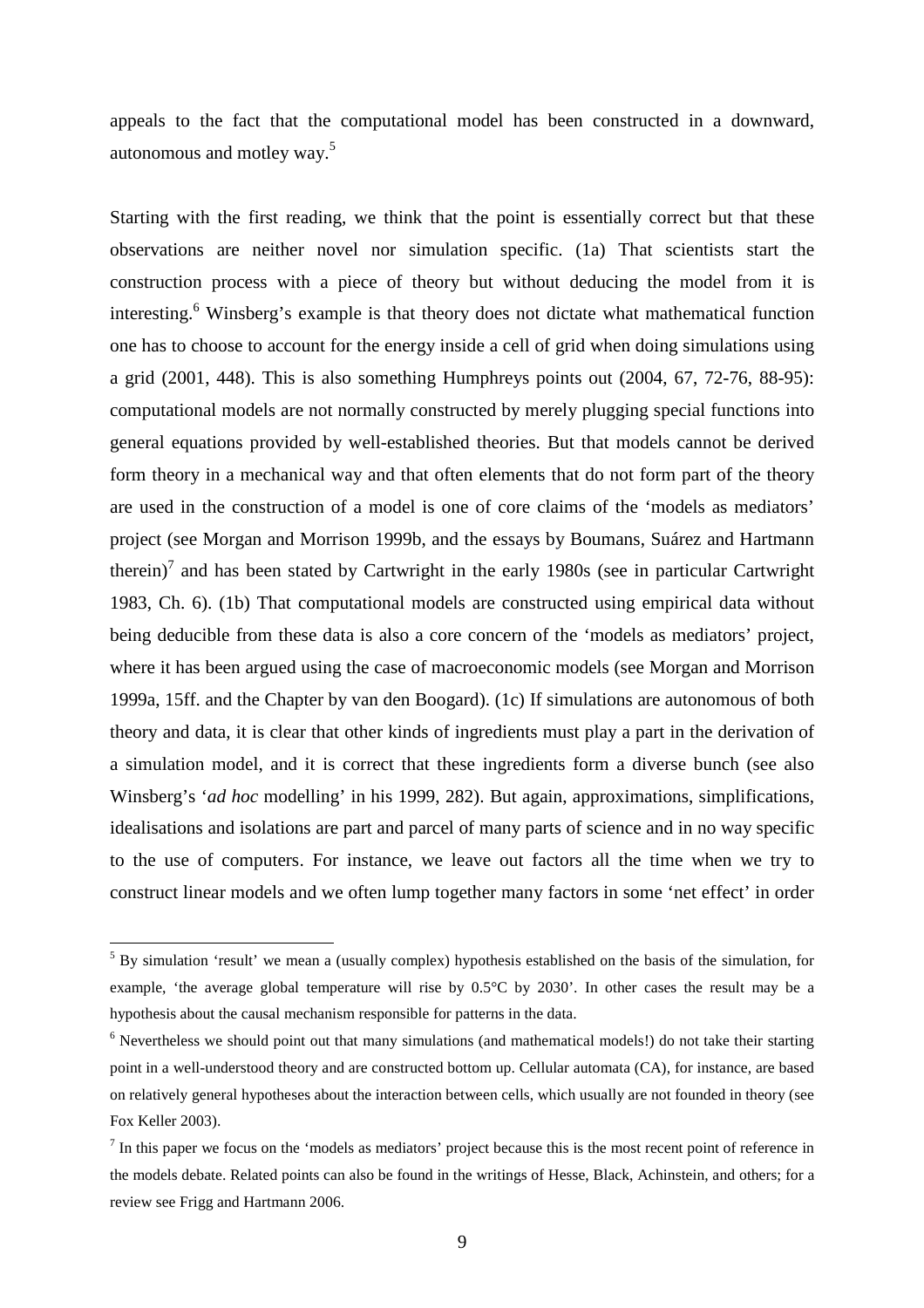to obtain a simple model; so fudge factors really aren't anything simulation specific (just think of the liquid drop model of the nucleus, which we can handle with paper and pencil methods).

The more interesting and more contentious reading is that the process of justifying a simulation result appeals to the fact that the computational model on which the calculations are based has been constructed in a downward, autonomous and motley way. However, it is hard to see, at least without further qualifications, how justification could derive from construction in this way. There does not seem to be a reason to believe that the result of a simulation is credible just because it has been obtained using a downward, autonomous and motley process. In fact, there are models that satisfy these criteria and whose results are nevertheless not trustworthy. Real-business cycle (RBC) models in economics are a case in point. First, real business cycle models constitute a development of the earlier equilibrium strategy for analysing business cycles and thus all start with theory (*viz*., equilibrium theory). Second, for this and other reasons they are not pure models of data. Third, 'other ingredients' such as approximations, simplifications and so forth play an important role. There is a wellknown trade-off between making the approximation to the analytical solution as simple as possible, in order to be easily computable, and not using assumptions that produce artefacts in relevant properties of the solution. Neither theory nor data analysis can yield information about how to trade off these desiderata best. And yet, RBC models, especially when the class is restricted to perfectly competitive representative agent models, are not generally regarded as trustworthy or reliable in their results (see for instance Hartley *et al.* 1997). For this reason  $(2a) - (2c)$ , even suitably refined, do not provide criteria for justifying simulations.

A third and different reading of Winsberg's criteria understands downwardness, autonomy and motleyness not as *features* that figure in a justification of a simulation result or a computational model, but rather as *conditions of adequacy* for a future, yet to be formulated, epistemology of simulation (this seems to be consonant with what he says in his 2001, 453). On that reading, Winsberg points out that such an epistemology has to explain the facts that simulation results and computational models are (2a') at least in part, justified on the basis of the principles and techniques used in the construction of the computational model (*cf.* Humphreys 2004, 76-82), (2b') cannot be dismissed as unjustified because they cannot be compared directly with observational data and the target system, respectively, and (2c') are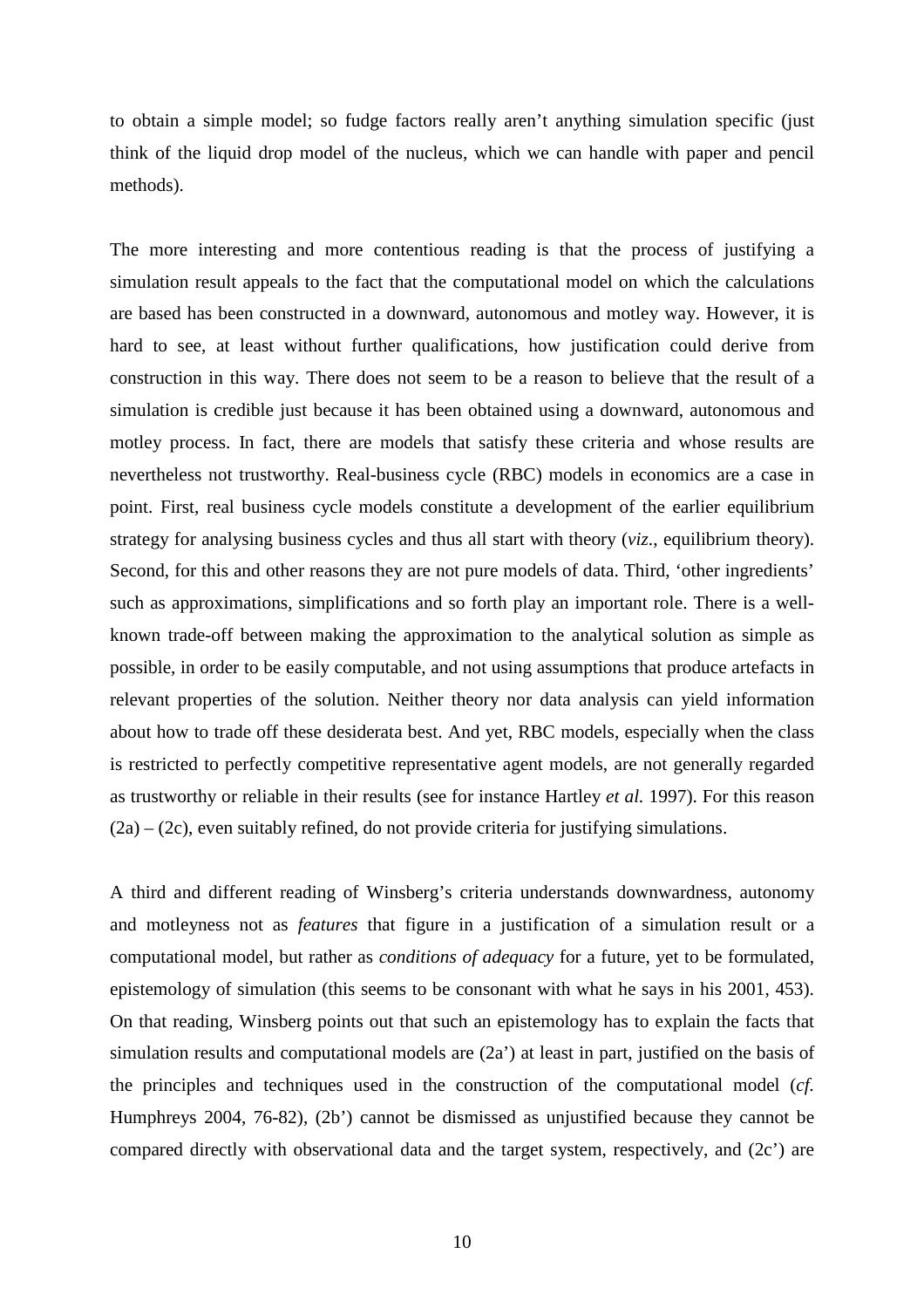justified, at least in part, on the basis of the idealisations *etc*., that are used in the construction, even if these contradict the theory used.

It is correct, we believe, that these characteristics (probably along with others not mentioned here) have to be explained by an appropriate epistemology. But as the above discussion of the context of discovery makes clear, at that level of generality, neither of these points is specific to simulation and hence the need for a new epistemology is not forced upon us only in the face of simulations; rather it is owed to the fact that models are more complex than traditional philosophy of science allows and that we still do not have a worked out epistemology that accounts for this. The conclusion that a different epistemology is needed could have been reached by studying the practice of much of science apart from computer applications.

This conclusion needs to be qualified in two respects. First, although the need to rethink the issue of justifying results obtained with the aid of complex models clearly arises as soon as the above mentioned features of models and model construction are recognised, the issue has not received much attention in the relevant debates. 8 Winsberg's discussion of simulation draws our attention to this fact and highlights that what is missing from available analyses of how models work is the recognition that there is an issue about where models thus constructed get their credentials from.

Second, although the problem of justification is not specific to simulation when discussed at the general level, specific issues arise when we look into the details of computational models. Winsberg studies 'the use of computers for modeling very complex physical phenomena for which there already exist good, well-understood theories of the processes underlying the phenomena in question' (2001, 443), and argues – rightly, we think – that at least part of the justification of these models comes from the fact that they are based on such a theory. However, this source of credibility threatens to get lost, because in order to solve the equations of the model on a computer, these equations undergo all kinds of transformations which fundamentally change their mathematical characteristics (some of these transformations even result in so-called computationally ill-posed problems, *i.e*., ones of which we know that the solution never converges no matter how small a grid we choose). How, in the face of these transformations required to make them computationally tractable, do

<sup>&</sup>lt;sup>8</sup> Noteworthy exceptions include Morton (1993) and some writers in the philosophy of economics; for instance Little (1995), Cartwright (2007), Boumans (1999), Sugden (2000) and Reiss (2007, ch. 7).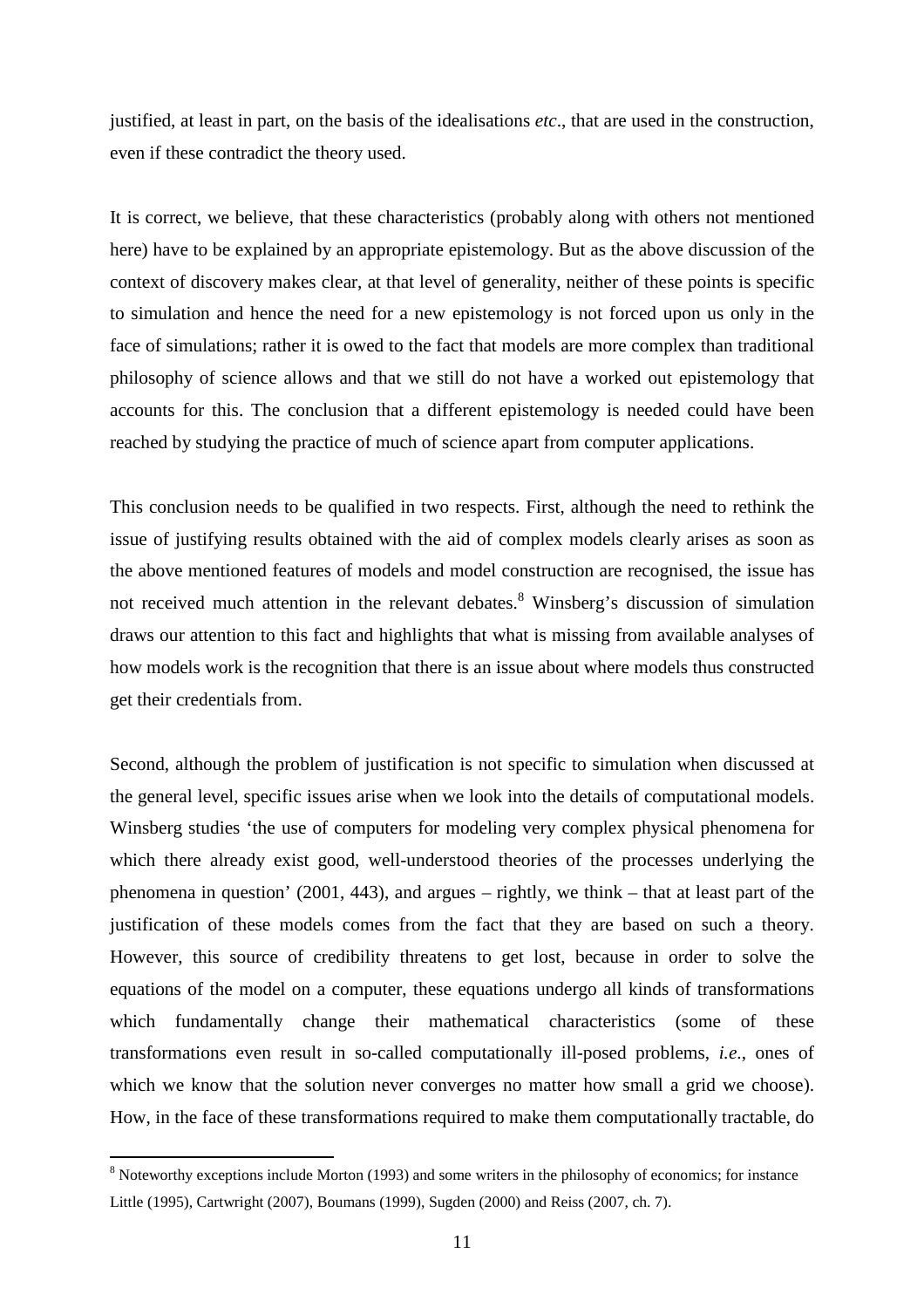models preserve their theoretical credentials? And what reasons do we have to believe that such models, even if they work in one domain, can be successfully carried over to another domain? These are important and novel questions. The point that we would like to emphasise here is that, although these questions are novel and simulation specific, they belong (and Winsberg agrees) to the class of problems that arise in connection with complex models and do not representing a revolutionary departure from everything that philosophers were worried about in the past.

#### **3.2 Equations and Computation**

Interestingly, the actual process of computing the solution to an equation and the methods that it involves receive only marginal attention in the philosophical literature on simulation. At first glance, this seems surprising, because it is at this point that the new methods enter and this is what scientists engaging with computational science spend most of their time doing.

The central question that arises is whether the computer gives the correct solution or, more generally, informs us correctly about the properties of the solution of the equation under study. In other words, we want to know whether the simulation outcome is internally valid in the model provided by the modelling assumptions. Among the issues that arise in this connection are the following:

*Approximation*. How close to the actual solutions are the numerical solutions? This question is particularly pressing because the systems that we cannot solve are typically non-linear and often exhibit sensitive dependence on initial conditions (see Smith (1998) for an accessible introduction to shadowing theorems, which are relevant in this context).

*Truncation errors*. The computer stores numbers only to a fixed number of digits. How do the resulting errors affect the result of the simulation? (*Cf*. Humphreys, 118).

*Reduction of dimensions*. Scientists use reduction methods for high-dimensional problems to represent certain features of the solution in accessible form. One of the well-know techniques of that kind are Poincaré surfaces of section, which requires an appropriate choice of section.

*Interpretation*. We have to cope with the fact that one loses generality and also the ability to read off general features (bifurcations *etc*.) from the solutions and hence simulation results in many ways are less revealing than analytical solutions (*cf*. Humphreys, 65).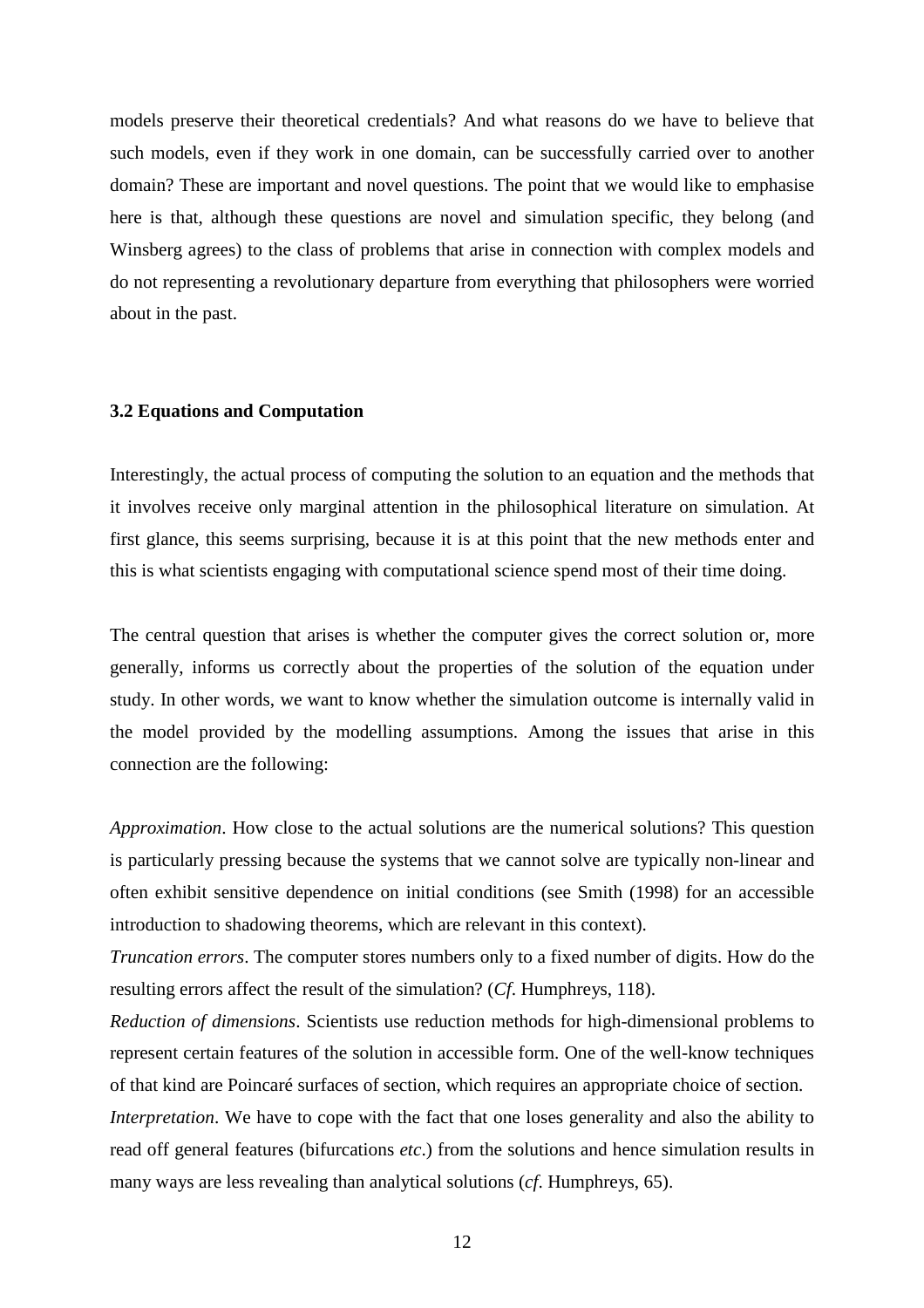These questions are not easily answered and a good deal of the work in computational science addresses these and related concerns. But they are purely mathematical problems, which, as such, have to be solved at a formal level. Nevertheless, Winsberg argues that the issue of deriving valid results is not a mere mathematical problem:

'Even though simulation is fundamentally about replacing analytical solution with calculation, which at first sight appears to be merely a mathematical transformation, the question of reliability of the results of simulation modeling goes beyond simple concerns about the reliability of the calculation, and extends to the entire simulation process and the conclusions that scientists reach when they use it.' (1999, 276; *cf.* 2001, 444 and 2003, 110- 11).

We should distinguish two different notions of reliability here, answering two different questions. First, are the solutions that the computer provides close enough to the actual (but unavailable) solutions to be useful? What 'close enough to be useful' means may well depend on contextual factors. But once the standards are set, this is a purely mathematical question and falls within the class of problems we have just mentioned. So, there is nothing new here from a philosophical point of view and the question is indeed one of number crunching (in the widest sense of the term – number crunching may involve complex mathematics). Second, do the computational models that are the basis of the simulations represent the target system correctly? That is, are the simulation results externally valid? This is a serious question, but one that is independent of the first problem, and one that equally arises in connection with models that do not involve intractable mathematics. Moreover, the point that these need to be kept separate seems to be reinforced by the fact that computer simulations are also used in pure mathematics, where questions of the second sort do not arise at all.<sup>9</sup> For instance, computers played a crucial role in the classification of finite simple groups and the construction of the largest of them, the so-called Fischer-Griess Monster, and they are heavily used in the investigation of fractal geometry.

But by distinguishing the justification of modelling assumptions and the derivation of a simulation result from a given set of equations, we commit exactly the sin Winsberg urges us to steer away from. Following the practitioners in the field, Winsberg calls the former process 'validation', the latter 'verification', and argues that the two are not separable in practice and

<sup>&</sup>lt;sup>9</sup> Humphreys seems to agree on this point, see 110-11.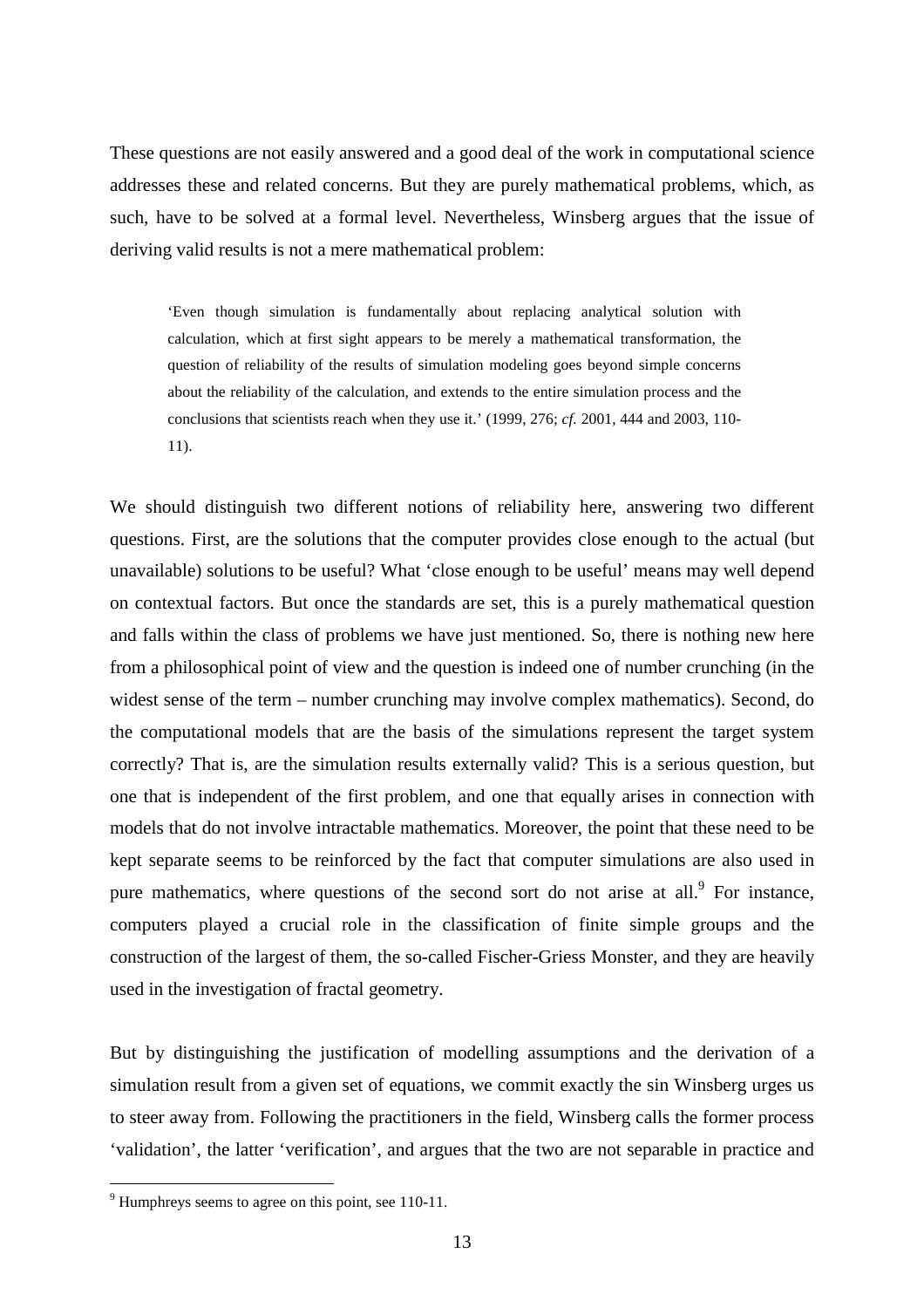can only be separated by the philosopher of science at the cost of presenting a seriously distorted picture of what happens in practice (especially in Winsberg forthcoming, ch. 1). Although simulationists do their best to justify that the results of their computations are close to the solutions of the original equations, due to the complexities of the calculations these arguments are inevitably weak and inconclusive; in other words, verification is close to hopeless in practice. To get around this problem simulationist shift the focus of attention from validation and verification to the question of whether the *package* of the model and the calculation techniques used provides reliable information about the real-world target system. The most important way to do this is so-called benchmarking, which consists in comparing the relevant output of the package with known facts about the target (data, qualitative behaviour, know analytical results for special cases, *etc*.). If the two mach up, then the package is deemed trustworthy. From this Winsberg concludes that the sanctioning of simulations cannot be neatly divided into verification and validation.

It is important not to confound the issues here. It is one thing to ask whether the process of validating a model relative to some target system of interest and the process of verifying a simulation result relative to a set of equations are distinct in practice, for example in that they are performed by different agents at different points in time with completely different methodologies. We agree with Winsberg that in this sense the two activities are not distinct. But it is a different thing to assert that it is not possible and worthwhile to distinguish two different questions we might ask with respect to the simulating activity.

And what is more, we think that even in practice it might be important to keep these two issues separate and to ask, on the one hand, whether a simulation result is faithful to the equations from which it is derived, and, on the other hand, whether the model used is a good (in whatever sense) representation of the target system at stake (interestingly, as also Winsberg points out, most practitioners in the field do in fact believe that these two issues should, ideally, be kept separate). Suppose, for example, a simulation fails to reproduce an observed pattern in the data. It would then be good to know whether this is due to a mistake in the calculation or due to bad modelling assumptions, because the responses would be different. Conversely, suppose the simulation does reproduce the pattern in the data. Then it would also be good to know whether the calculation is faithful to the equations used. The final aim is to apply the simulation to areas for which there are no data, and if we knew that the model was both verified and validated we would have better reasons to trust the results of a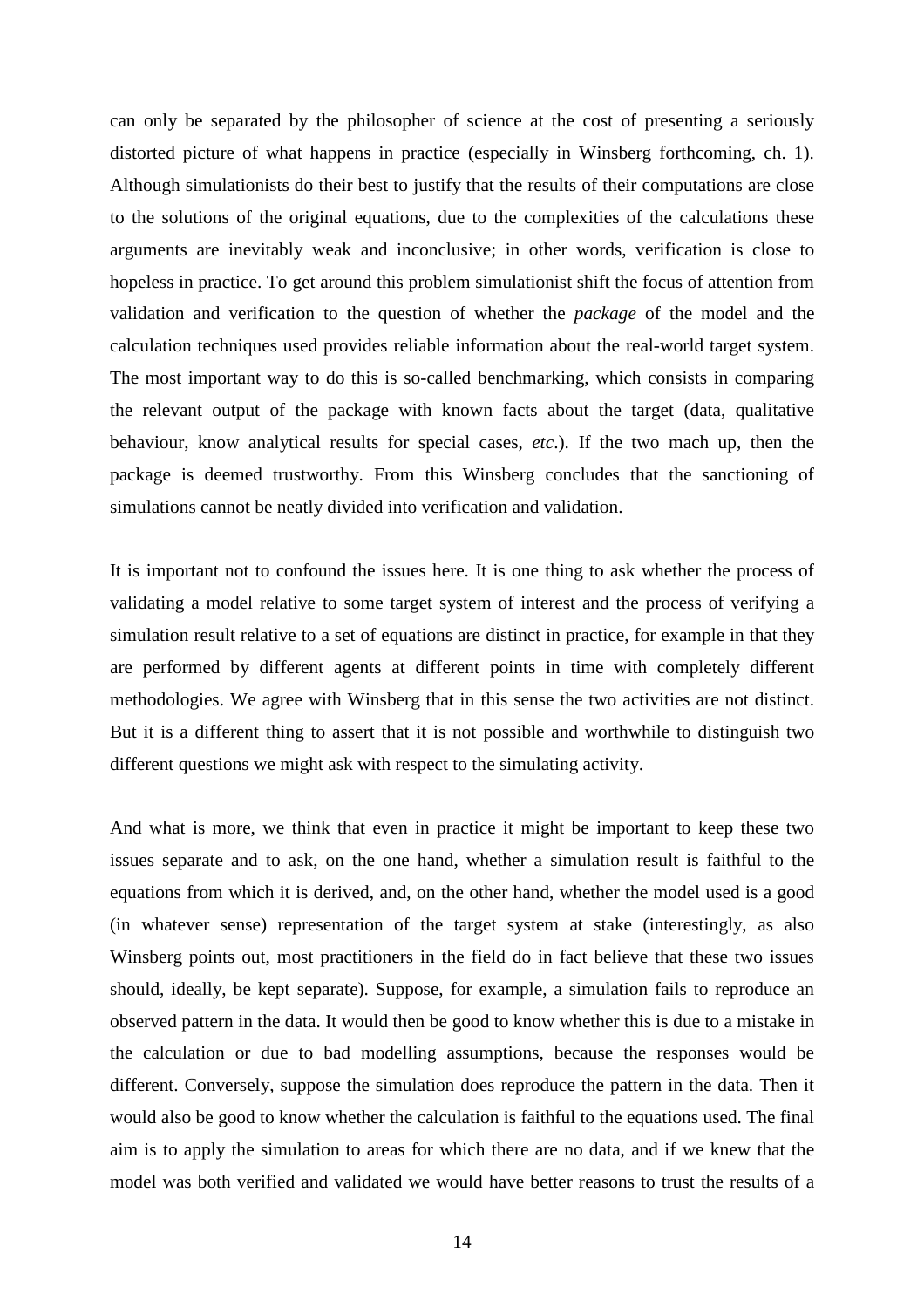simulation, than if we only knew that the net effect of the package matched the facts used in benchmarking, which may well be due to it being the case that mistakes both in the model and in the calculations mutually cancel out.

But Winsberg insists that even if desirable in principle, the separation of validation and verification is impossible to achieve in practice. Where does this leave us? Put in the abstract, the problem we are facing here is that we reach a conclusion using different ingredients that we cannot test independently, because we have experimental access only to their joint net effect. This is of course a version of the Duhem problem. So the problem itself is not new. What is new, and here we agree with Winsberg, is that it occurs in the context of scientific modelling. When an analytically solvable model fails to account for the data we know that there must be something wrong with the modelling assumptions (assuming we haven't made a simple error when solving the equations). When a computational model fails to account for the data, we only know that there is something wrong either with the modelling assumption or with algorithm used to do the calculations, or both. This is a problem. If things go wrong we don't know where to put the blame, and hence we don't know where to start looking for a solution. And even if things work well, we don't know why they do (it might be that the effects of errors in the calculation and faulty modelling assumptions cancel out), which makes an extension of the domain of application of a computational model much more problematic than it is the case with analytically solvable models. In this sense there is indeed a new problem in connection with computational models as opposed to analytically solvable models: we somehow have to get how to get around the Duhem problem. This problem has no general solution and Winsberg is probably right that strategies to get around this difficulty in the context of simulations are different from strategies in other context.

# **4. Semantics: Do Simulations Demand a New Analysis of How Models and Theories Relate to Target Systems of Interest?**

It has also been claimed that simulations urge us to rethink the representational function of models; *i.e.*, the question how models relate to target systems of interest. For instance:

'Standard accounts of how theory is applied to the world have become inappropriate for these new methods [*i.e*., computer simulation methods] because, aside from failing to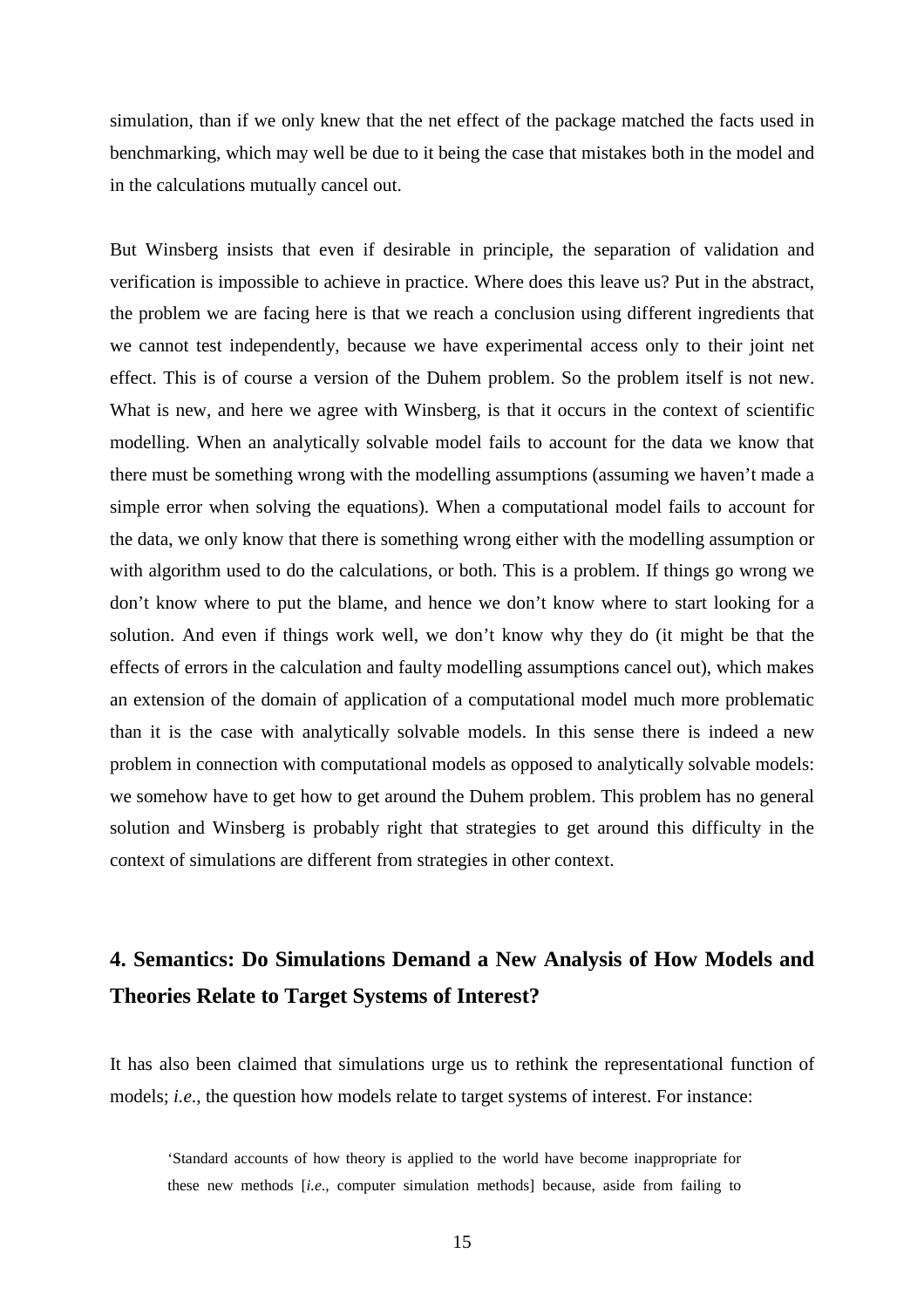capture what is distinctive about them, they place constraints on the methods that are misguided.' (Humphreys 2004, 57)

In the broadest sense of application – meaning simply the entire process of using the model – this is of course true: we use computational methods rather than paper and pencil to get the solutions of the equations that form part of the model. But if this is the claim, then this is just a restatement in 'application jargon' of the point of departure, namely that there are equations which defy analytical methods and have to be solved numerically.

However, the passage from Humphreys quoted above is immediately followed by a critical discussion of the syntactic and the semantic view of theories. As these are philosophical accounts of what theories are and of how their semantics works, it seems clear that Humphreys wants to make a more substantial claim. We discuss two questions in this context: (a) Do computational models relate to target systems of interest in a way different from other models? (b) Does the dynamical nature of simulations make a difference to the semantics of computational models?

## **4.1 Do computational models relate to target systems of interest in a way different from other models?**

Let us begin with an example. Consider the so-called double pendulum (Srivastava *et al.* 1990), a pendulum in which the bob is fixed not to a string but a hinge-like 'arm' consisting of two branches that are connected to each other with an axis and that enclose an angle  $\alpha$ . If we block the hinge (and thereby keep  $\alpha$  fixed) we have a normal pendulum whose equation is analytically solvable (even if we take friction into account). If we remove this constraint and let the angle between the two branches vary, then the equations of motion become nonintegrable and solutions have to be calculated numerically. Does this change our understanding of how the equation describing the double pendulum relates to the world? We don't think so. We still interpret  $\alpha$  as the angle between the two branches,  $p$  as the momentum of the pendulum bob and *x* as its position. Nothing in our empirical interpretation of the terms of the equation changes in any way. The co-ordinates are, of course, different functions of time, but this is a mathematical not an interpretative difference.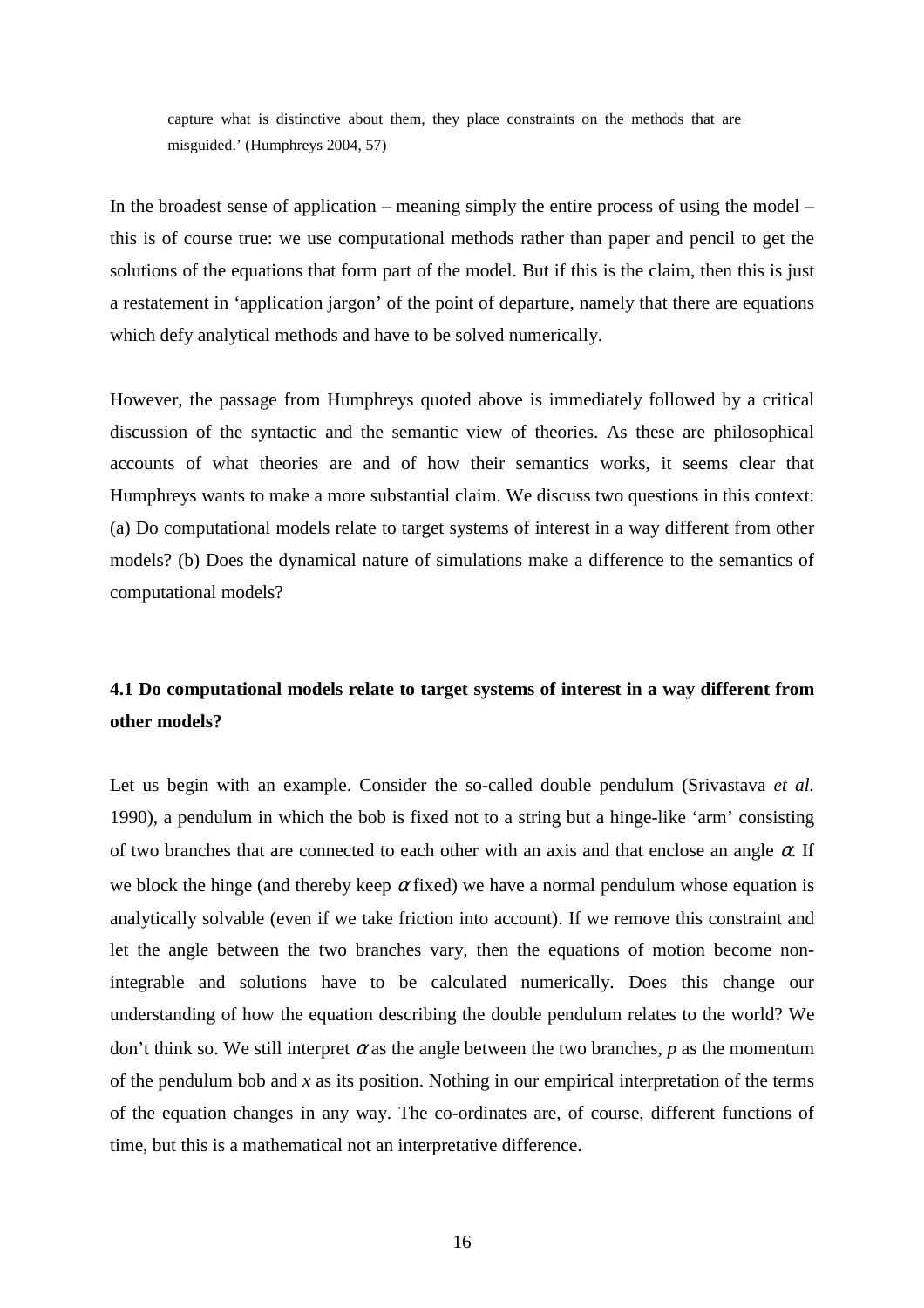Furthermore, if next year an ingenious mathematician introduces a new class of functions (that can be written down in the same way as sine and exponential functions) and shows that one of them is a solution to the equation of our (at present analytically insolvable) equation for the double-pendulum, this will constitute an important mathematical advance but not make us rethink how the model relates to the world.

This said, the question of whether simulations make either the syntactic or the semantic view of theories obsolete becomes a non-issue. There are many reasons to disagree with either of these views but the existence of computer simulations is not one of them. If these views can capture what is going on in, say, the normal pendulum, then they can also capture what is going on in the double-pendulum and other non-analytically solvable models.

## **4.2 Does the dynamical nature of simulations make a difference to the semantics of computational models?**

In Chapter 4 of his book Humphreys suggest that simulations are special in two further respects: the role of time and the involvement of visualisation.

*Time*. Humphreys observes that simulations for the most part concern dynamical models and that time plays a special role in these simulations  $(108)$ .<sup>10</sup> An example he discusses is the simulation of the orbit of a planet, a process consisting in 'successive computations of the planet's state (position and velocity) at discrete time intervals, using the mathematical equations that constitute a model of the orbital kinematics' (108). Time, according to Humphreys, is essential in two ways to this simulation. First, computer simulations are carried out in real time, even when parallel computing is used. This 'temporal process of calculation' (109) is what makes simulations distinctive and what is essential to their understanding. Second, Humphreys emphasises the importance of the representation of the output, which he regards as 'one of the key methodological features of simulation' (110). An output representation can be static (*e.g*., numerical tables or plots of a curve). The salient point now is that the outputs of simulations of dynamical processes are often dynamical themselves ('the output is displayed dynamically via an elliptical motion', 110). Humphreys explicitly admits

 $10$  Parenthetical references in the text of this section are to Humphreys (2004).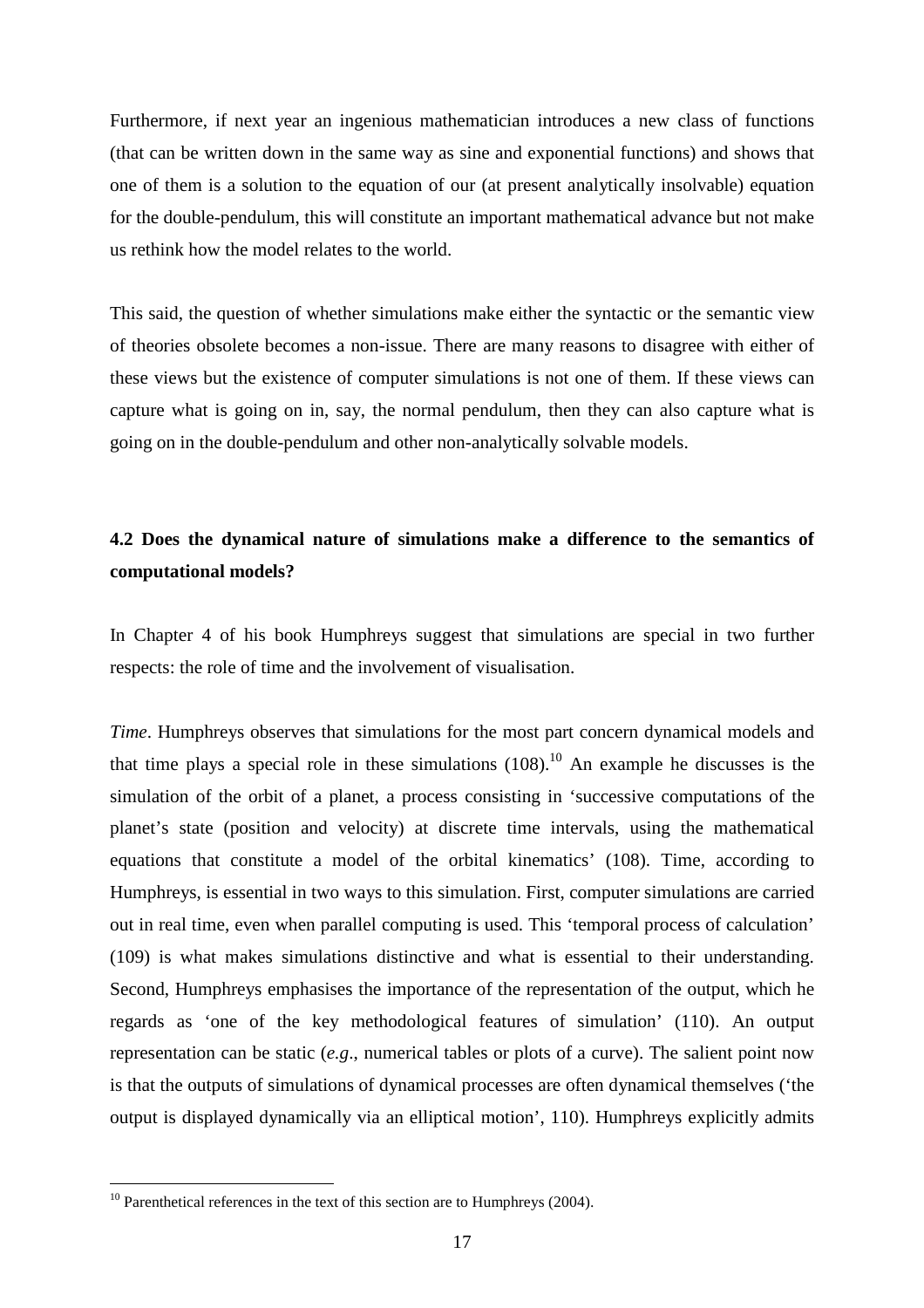that simulations are not always dynamical but he thinks that in the important and typical cases of modern computer simulation they are (112). Let us discuss these points in turn.

The first point, according to Humphreys, 'entails that none of the representational categories [...] – syntactic or semantic theories, models, research programmes, or paradigms – are able to capture what simulations can do' (109). This is puzzling. Simulations by themselves do not clash either with the semantic or the syntactic view. Furthermore, on any reasonable (*i.e*., not too narrow) understanding of models there is no problem either – after all, computations are based on a computational model, which is, by Humphreys' own admission (106), so broad a notion that even parts of antique Greek astronomy fall under that heading. Finally, research programmes and paradigms are surely flexible enough notions to accommodate simulations in one way or another.

But maybe Humphreys has a different point in mind when he emphasises the importance of time. He quotes Hartmann's (1996, 83) characterisation of a simulation as a dynamical process that imitates another process. This suggests that the claim might be that the actual computational steps and the time they take to be executed somehow represent the time that processes in the world take to unfold. In other words, the claim seems to be that there is a mimetic relation between the time needed to do the calculations and the time needed for the target processes to develop. This interpretation is also supported by Humphreys' emphasis on the fact that the computation has to be carried out on an actual machine and that a mere abstract representation of the calculation does not count (109).

But if this is the claim, then it is false. First, as Humphreys admits, there are simulations of static objects (108 and 110-11) and one can (as he also admits on 110-11) simulate purely mathematical objects that have no temporal component either (*e.g*., when we use Monte Carlo simulations to evaluate integrals). Hence these features are not features of simulations *per se* but only of particular kinds of simulations. Second, the fact that it takes time to calculate the successive states of the planet has nothing to do with the semantics of the states. For one, all that matters is that the computer provides states that come with a time index: the planet is in state *x* at time *t*. If at some time in the future we have a computer that can calculate all the states in no time at all, we surely don't feel we lose anything. So the time needed to execute computation does not play any role in representing the process; what does matter is the time index attached to the state. For another, depending on the model and the programme,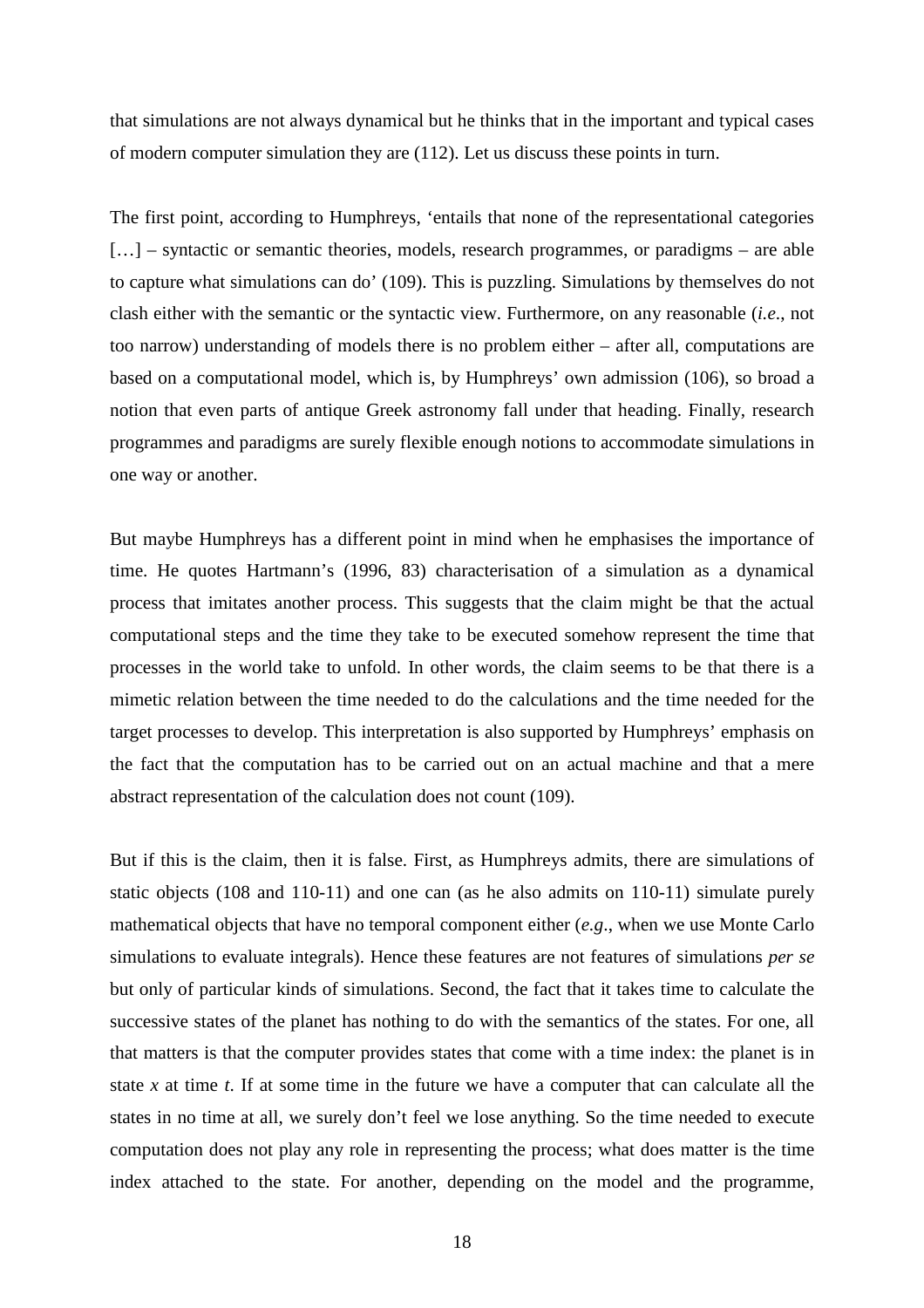calculations of temporally equidistant states (*i.e*., we set up a computer to calculate the planet's state at  $t = 1, 2, 3, ...$  may take different times, depending on the computational complexity at different states. But the 'real time' is the same – the steps are one time unit apart. So the time needed for calculation is not the same as, and not even necessarily proportional to, the time that elapses in the world.

Let us now turn to the second claim. Is a dynamical output representation the new distinctive feature (as Humphreys claims on page 112)? This does not seem to be the case. A dynamical representation may (and often does) facilitate our understanding of things, but it contains exactly the same information as, say, an ordered list. It is true that we grasp things easier when presented with them in a 'dynamical' way, but this is a matter of psychology and not semantics.

*Visualisation*. On pages 112-114 Humphreys seems to suggest that the fact that the outputs of simulations are represented visually bears special weight. When using simulations, we don't just get a pile of numbers, we get graphs representing geometrical shapes, images resembling those we experience in other contexts and so on. This is surely correct, but the problem again seems to be that visual representations are not particular to simulations. We use photographs, and in recent years also video sequences to represent scientifically certain target systems even where no simulation is involved (*e.g*., microscope footage for processes in neurobiology). And even in 'traditional' disciplines visual representations are common: in our mathematics classes we were asked to draw functions, and in differential geometry we often use drawings to visualise the findings. The same is true when we use any sort of 'iconic' model such as ball and stick models in chemistry, the double helix model of DNA and so on. Moreover, it is, again, at best unclear whether this point has any epistemic import. It seems to be a matter of psychology rather than epistemology that we prefer visual to other forms of representation.

# **5. Methodology: Does Simulating Constitute a** *Sui Generis* **Activity, In-Between Theorising and Experimenting?**

Simulating is claimed to be an activity in-between theorising and experimentation: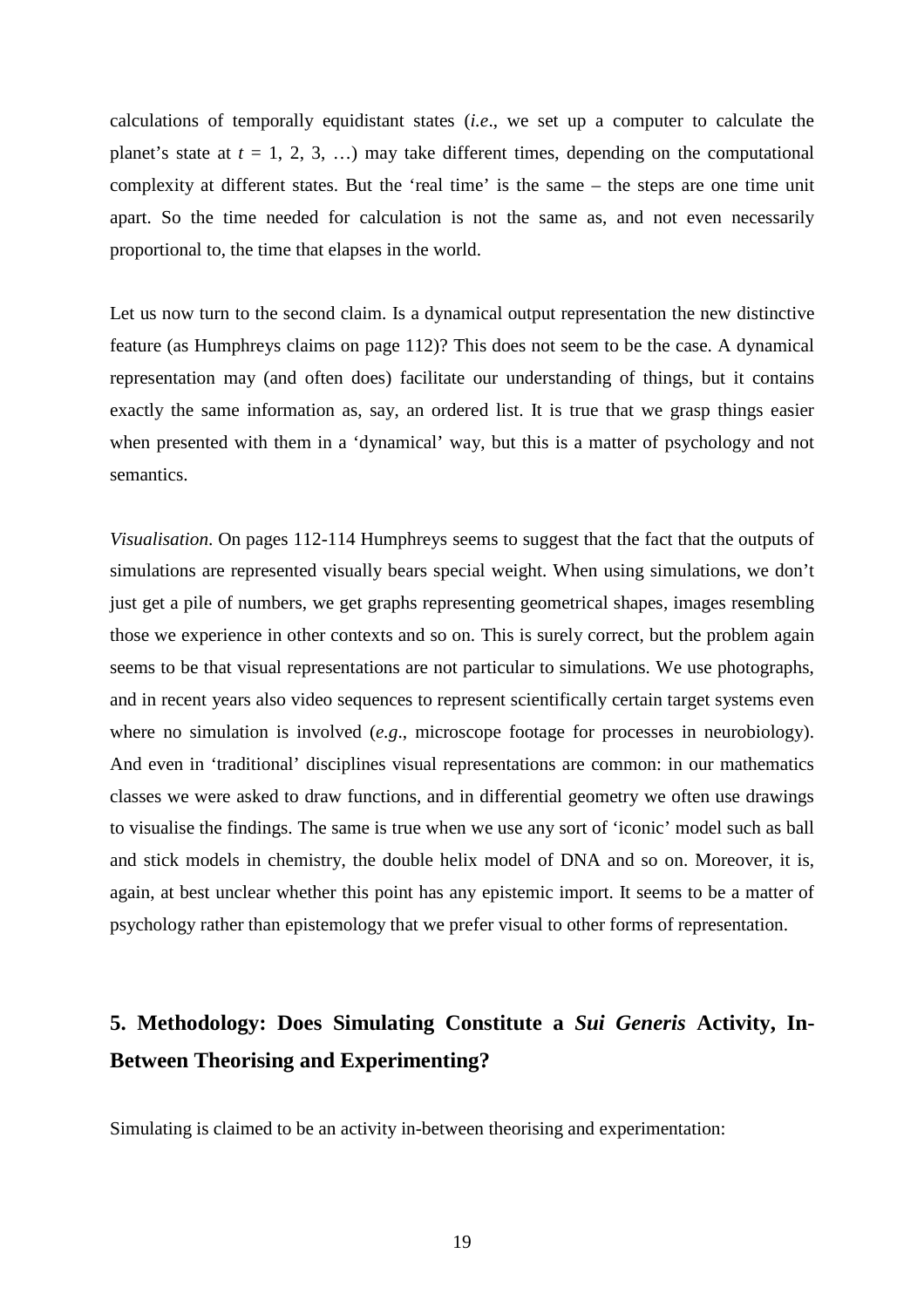'[...] the computational methods of numerical experimentation constitutes a new kind of scientific method, intermediate in kind between empirical experimentation and analytic theory […]' (Humphreys 1993, 103)

'The central claim of this paper is that computer simulation provides (though not exclusively) a qualitatively new and different methodology for the physical sciences, and that this methodology lies somewhere intermediate between traditional theoretical physical science and its empirical methods of experimentation and observation.' (Rohrlich 1991, 507)

'[…] computer simulations […] occupy an uneasy space between theory and experiment, between abstract and concrete, and often between the pressures of pure science and the needs of pragmatic action.' (Sismondo 1999, 247)<sup>11</sup>

By themselves phrases such as these are hard to understand: what does it mean for an activity or a methodology or a scientific practice to 'lie in between' two others? For clarity we examine three different ways in which the idea of in-betweenness could be interpreted, one literal and two metaphorical. Our conclusion is that on a literal reading the claim that simulations are in-between theory and experiment is incorrect. On the two metaphorical readings the claim is correct, but it fails to support the thesis that simulations add something new to the philosophy of science because other objects of study, most notably thought experiments and mathematical models in general, fall in-between theory and experiment in the same way. $^{12}$ 

Taken literally, using the locution 'falls between' or 'lies between' implies that there is an object, a substance or an event that has a property which is measurable on at least an ordinal scale: topaz lies in between apatite and diamond on Moh's hardness scale, Easter between Christmas and Pentecost, Maida Vale between Kilburn and Paddington and the specific weight of gold is in between that of silver and that of platinum. What quantifiable properties do simulations and experiments share? Reliability, informativeness, and fruitfulness are but three that readily come to mind. For a want of space we here can only discuss reliability, but we believe that the same conclusion is reached when discussing other properties. Roughly speaking, the reliability of a procedure measures the frequency with which the procedure

<sup>&</sup>lt;sup>11</sup> *Cf.* also Winsberg 2003.

 $12$  Some of the arguments that follow, especially those concerning the role of 'materiality' in drawing inferences, have been made independently by Parker (this volume) and Winsberg (this volume). For better or worse, we learned about their papers only after completing this section.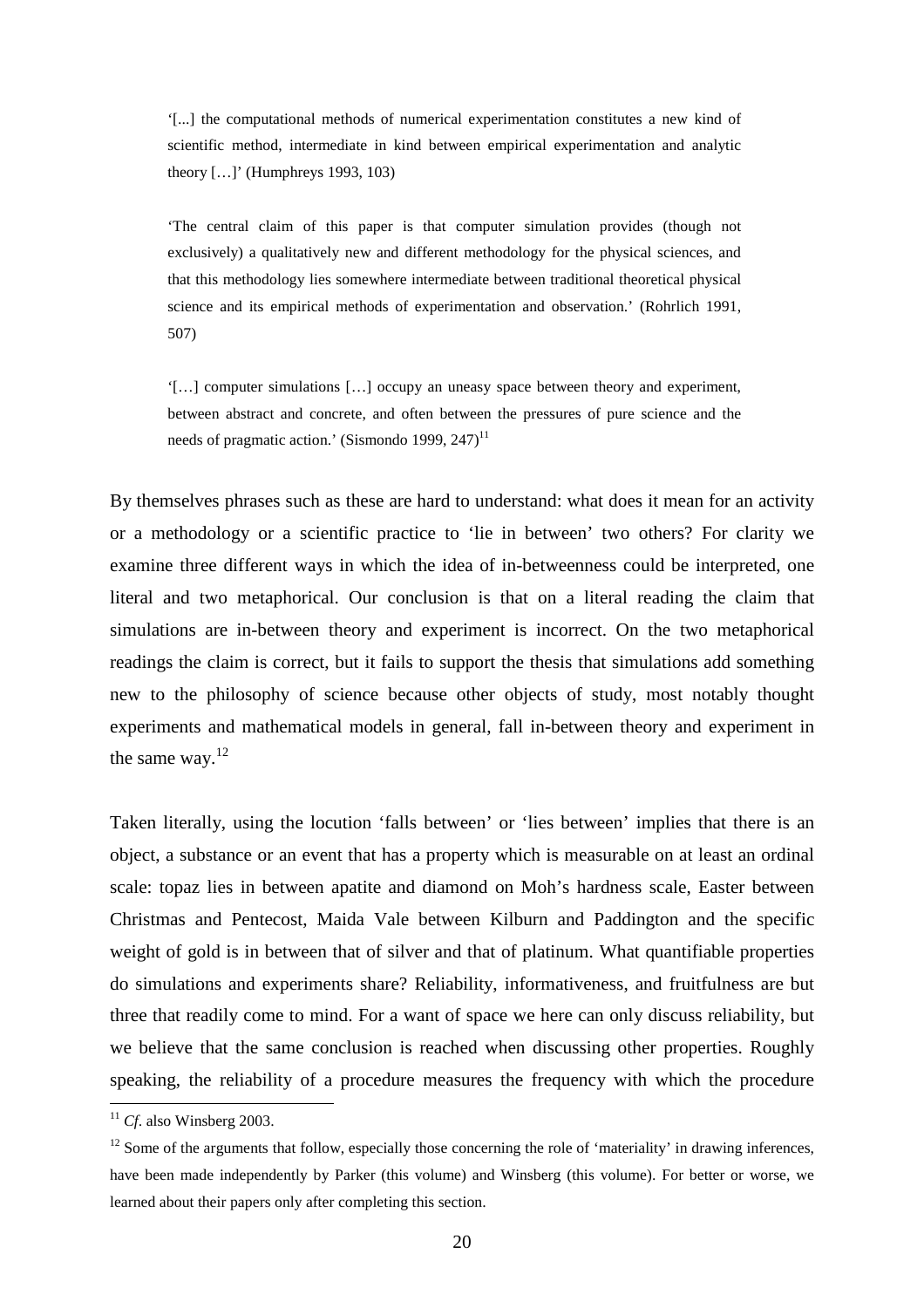leads to successful outcomes, for instance in terms of the correctness of predictions made on the basis of the procedure. The claim then is that the reliability of simulations must be in between that of theoretical models and that of experiments.

The only *argument* to this effect we are aware of is due to Morgan (1999), who supports this claim by an appeal to the 'materiality' of the studied systems. *In nuce*, her argument is that inferences are less problematic when the system studied is made of the 'same kind of stuff' as the target system and that there is an inferential gap where this is not the case, which results in a lack of reliability.<sup>13</sup> Her core idea seems to be that the reliability of inferences is grounded in the number of properties that are shared between model and target system. Model animals, such as laboratory mice, are made of the same stuff as other mice and thus share a large number of properties. By contrast, a mathematical model of an economy or a physical system necessarily abstracts from all material properties of the target system, which drastically diminishes the number of shared properties.

An example of a simulation considered by Morgan contains a computer-generated model of cow bones as its core. The model is constructed by making very thin slices of real cow bones, taking photographic digital images of the slices and assembling the slices to re-constitute the three-dimensional bone. In the simulation, experiments are conducted on this computerised image of the real bone. Morgan then likens the type of inference from this simulation to inferences made from model organisms such as laboratory mice and argues that these inferences are more reliable than those from mathematical models: '[The simulation experiment] relied on a particular hipbone to produce a model object that maintained (I suggest) enough material qualities necessary to establish valid experimental results about that one real bone' (230). Since one could also establish that this particular hipbone was representative, one could use the results to make inferences about hipbones in general.

There are two problems with this example. First, if one wants to use this example to muster support for the thesis that simulations are in between theories and experiments in terms of reliability one has to believe that this example is representative for the bulk of computational

 $13$  In all fairness one must say that Morgan only discusses mathematical models in economics which may have problems in their own right and for which her conclusions may well be true. However her distinction is based on the materiality (or absence thereof) of the model and thus applies mutatis mutandis also to mathematical models in physics. This point is reinforced by the fact that she takes the idea that mathematical models denote the systems they relate to from R.I.G. Hughes who, of course, introduced the idea in a physics context.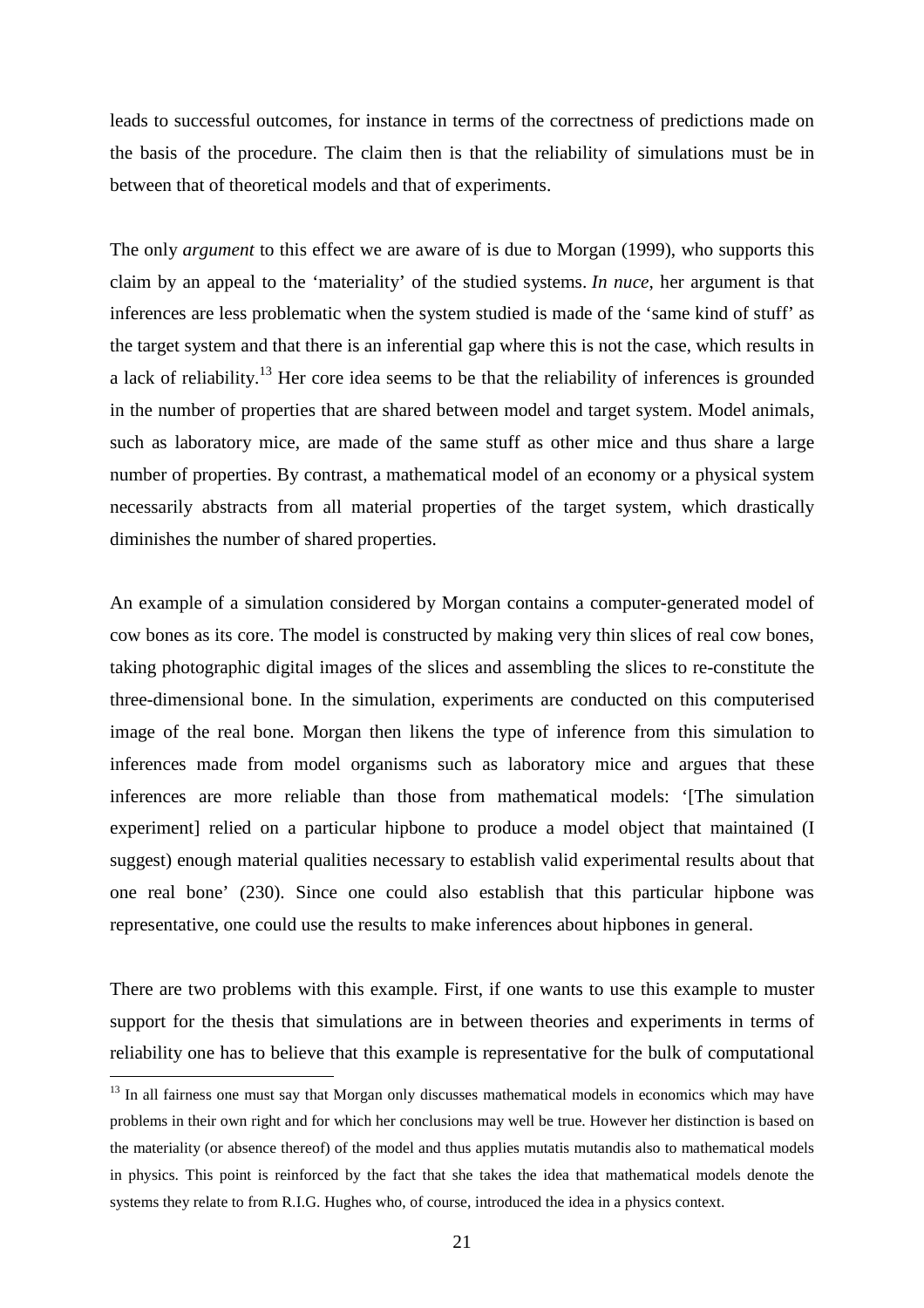models. Morgan is explicit about the fact that it is not, and this, we think, for good reasons. Paradigm cases of simulation such as climate models and models in solid state physics are not constructed on the basis of material components of these systems (let alone by slicing them up and using computer images of these slices). Second, it is not automatically the case that inferences are reliable whenever model and target are made of the same stuff or that inferences must be unreliable when model and target differ in their materiality. Laboratory organisms are highly artificial constructs, and inferences made on their basis cannot simply be taken outside the lab (see for instance, Cartwright 1999, Ch. 4; for a radical point of view along these lines, see Latour 1988). In general, two organisms can share a great many properties and yet inferences are unreliable because they depend on those properties that are not shared or because shared properties interact with ones that are not shared and thus invalidate conclusions. A striking example for this feature of models comes from a paper on climate modelling by Norton and Suppe. They compare inferences about natural systems from wind-tunnel experiments with those made on the basis of computer simulations (Norton and Suppe 2000, 70ff.). Surely a wind tunnel is more similar (in Morgan's sense) to the natural atmosphere it stands in for than a computer-generated process. However, wind tunnels produce many experimental artefacts that may invalidate conclusions: walls introduce turbulence affecting airflow past models and causing systematic airflow variations at different chamber locations, which can be ameliorated but not eliminated by experimental design and calibration corrections. There is simply no guarantee that a wind tunnel produces better results than a simulation that is, say, calibrated to measurements taken in more natural environments. Consequently, Norton and Suppe argue (72): 'Suitably done, enhanced computer modelling of data introduces vicarious control every bit as good as, sometimes superior to, traditional experimental control'.

Another example is scale models, which are exact replicas of their target systems except for their size. This point has been made succinctly already by Black, who points out that a change of scale may upset that balance of factors so that the model fails to replicate the most salient feature of the target system: 'Too small a model of a uranium bomb will fail to explode, too large a reproduction of a housefly will never get off the ground … Inferences from scale model to original are intrinsically precarious and in need of supplementary validation and correction.' (Black 1962, 221)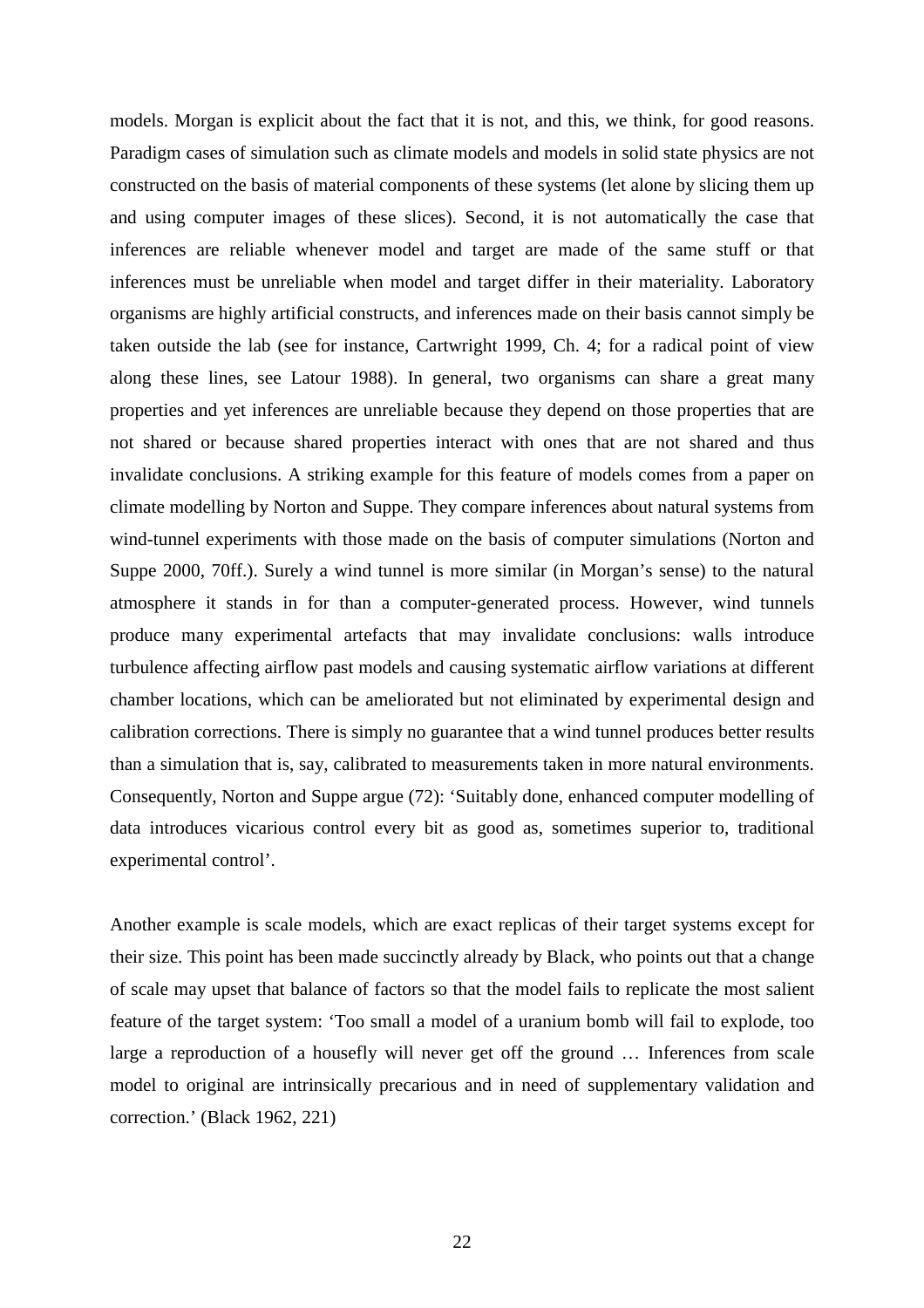It is also not clear that 'being made of the same kind of stuff' automatically means that a large number of *relevant* properties are shared. Perhaps it is structural properties that enable reliable inferences and such properties can be shared between physical systems and mathematical models. For instance, it turns out that the stability of the ankle joint in humans only depends on certain geometrical properties of the joint and is by and large independent of the material features of the bones and the other components of the joint. These geometrical features can be captured in a simple mechanical model from which predictions can be derived that are well confirmed by clinical data (see Frigg *et al.* forthcoming).

Thus inferences based on theoretical models are often highly reliable, especially when target systems are experimental systems, while inferences made on the basis of real experiments often fail when the target system is a natural, non-experimental system. In brief, the materiality of an experimental model is immaterial to the reliability of the inferences made on the basis of the model. Simulations, thus, as a kind, are not 'in between' theoretical models and experiments in terms of reliability.

Of the two metaphorical readings the first says that simulations are hybrids of theoretical models and physical experiments. They are 'in between' models and experiments in the same way in which mermaids are 'in between' fish and women or the Minotaur is 'in between' a bull and a man. Simulating, then, is in between theorising and experimenting because, on the one hand, it involves, like theorising, the development of ideas and the non-material nature of the system on which manipulations are performed and, on the one hand, and it shares some essential characteristics with experimenting such as tinkering with the system, the involvement of tacit knowledge, the error-correction approach to checking the validity of results as well as the need for data reduction and analysis due to the huge data output.

There are, however, large and important classes of methods in science that are hybrids in just this sense but have nothing to do with the use of digital computers. Space limitations prevent us from discussing the matter more fully but let us very briefly consider thought experiments and mathematical models here. Both these activities are conducted in the mind or on paper, that is, on non-material model systems, but both share important characteristics with experiments. That thought experiments are experiments, albeit a peculiar form, has been argued variously before (see for instance Sorensen 1992). They are often conducted to test or develop a scientific theory; they use the method of controlled variation; they can be improved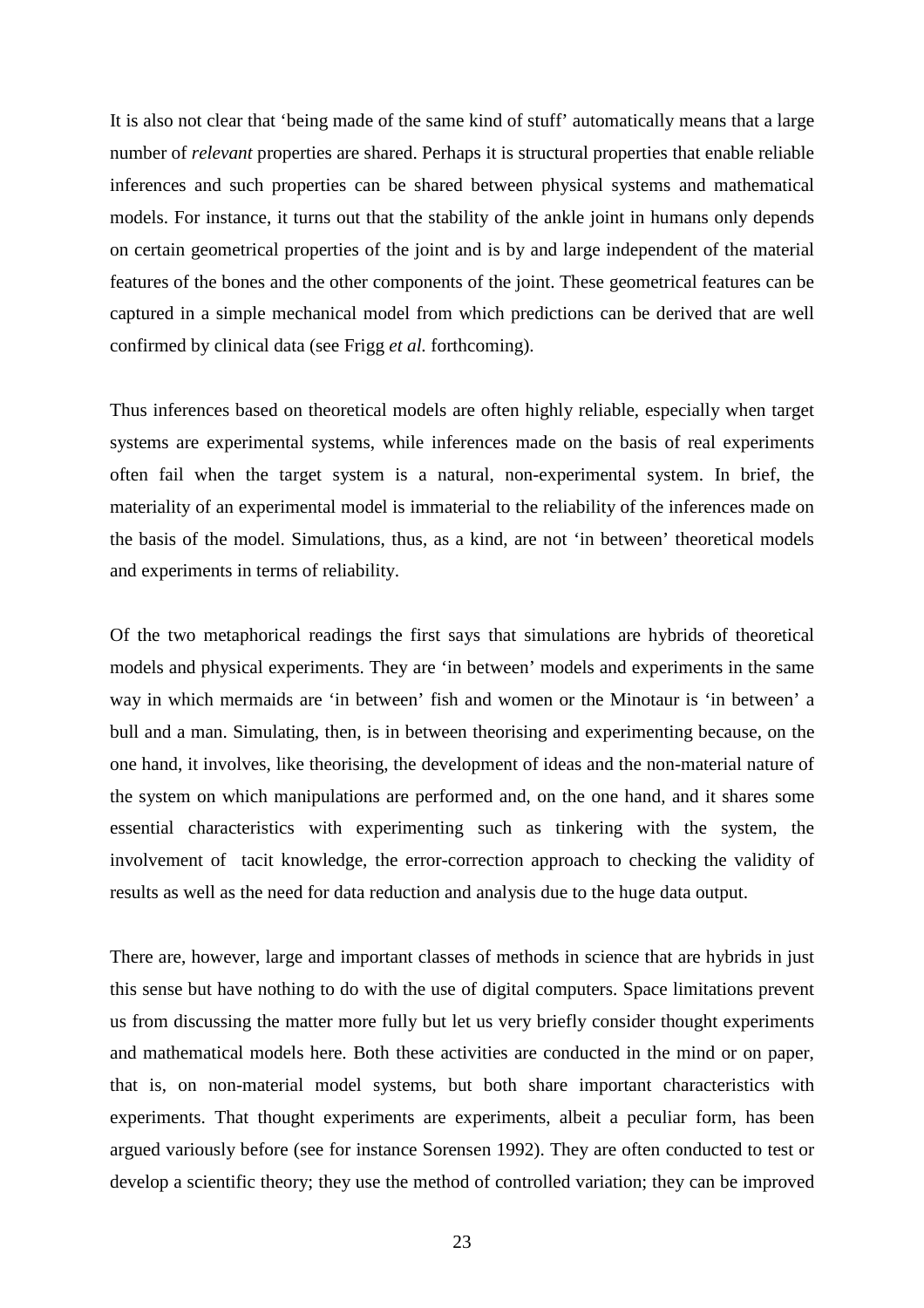upon by tinkering with parameters; in a thought experiment, errors in reasoning are controlled by imagining a highly constrained, often artificial situation. That mathematical models, too, can be experiments is perhaps less obvious. But models also often use the method of controlled variation, they can be improved upon by tinkering with parameters and errorcorrecting (in deriving a result) sometimes plays an important role. At least in economics, this connection between mathematical models and experiments has been drawn explicitly (*e.g*., Lucas 1982, 696; Mäki 2005).

The second metaphorical reading says that simulations are in between theoretical models and experiments because they are mediators. If party A wants or needs something from party B (and, perhaps, vice versa) but cannot or prefers not to get in touch directly, she uses a mediator to stand in between herself and B. In this sense bankers are in between creditors and debtors and estate agents in between buyers and sellers.

It is true, of course, that simulations in this way often mediate between more theoretical models or theories on the one hand and experiments, observations or measurements on the other. But this, again, is neither a new observation, nor is it specific to simulations. After all, the mediators idea arose in the context of scientific models, not simulations (*cf*. the models as mediators project), and has since been extended to experiments (see for instance Guala 1998).<sup>14</sup>

### **6. Conclusion**

 $\overline{a}$ 

We have argued that the philosophical problems raised by simulations have analogies in the context of modelling, experimenting or thought experimenting and are therefore not entirely new and far from demanding a novel philosophy of science. Those who claim that simulation is special may now answer that by slicing up the problem in the way we did and discussing the problems separately we missed the essential points because these arise precisely in how these problems interact with each other. This is an interesting thesis. It might, for instance, be the case that the availability of non-linear tractable models gives rise to new kinds of

<sup>&</sup>lt;sup>14</sup> Sismondo (1999, 254) acknowledges this when he observes that 'Simulations, like models, stand between theories and material objects, pointing in both directions'.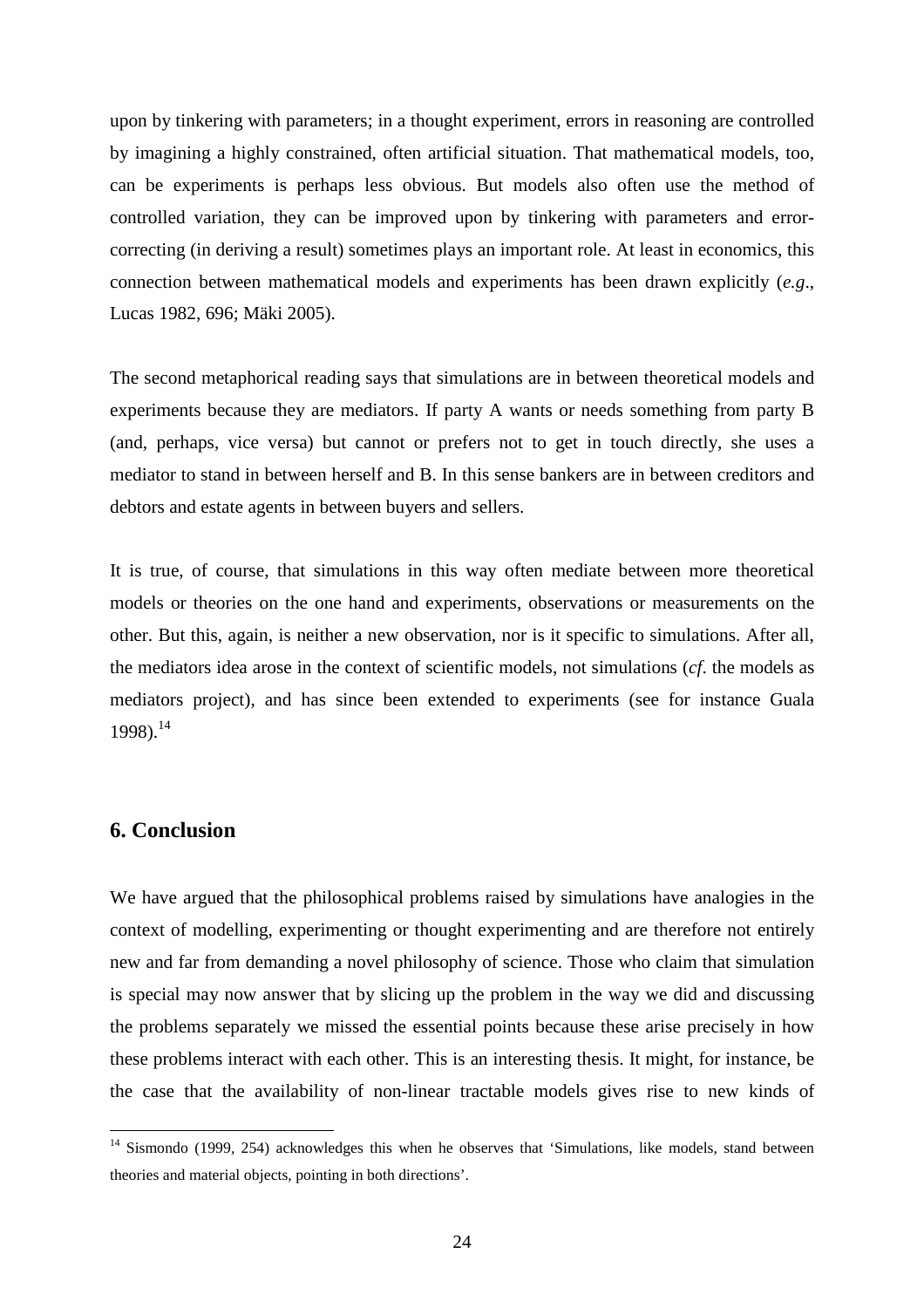idealisations because so far we have most of the time linearised equations when constructing a theoretical model, and fitting such equations to the world requires certain types of idealisations. Now, it may well be that non-linear equations are brought to the world with different idealisations. If this was the case and if we had an account of what the idealisations in both cases are and of how they differ, this would indeed be an exciting new thesis and it would substantiate the claim that simulation adds something new to philosophy of science. However, we could not discover a claim of that sort in the literature.

We spent some twenty pages arguing for this conclusion not because we take malicious joy in spoiling the party; rather we think that it has important consequences for where the discussion is going in the future. Blinkered by the emphasis on novelty and the constant urge to show that simulations are unlike anything we have seen before, we cannot see how the problems raised by simulations relate to exiting problems and we so forgo the possibility to have the discussions about simulation make contributions to the advancement of these debates. We suggest that we should rather benefit from synergies than getting hung up on compartmentalising the debate. For instance, if, rather than spilling much ink on convincing ourselves that simulations are unlike everything else, we recognise that the epistemological problems presented to us by simulations have much in common with the ones that arise in connection with models, we can take the insights we gain in both fields together and try to make progress in constructing the sought-after new epistemology. This, we think, is more likely to lead to progress than enviously defending one's own playground against intrusions from outside. We hope that future debates over the nature of simulation will engage more, and more constructively, with discussions surrounding the nature of models and experiments, and we believe that this will be to everybody's benefit.

### **Acknowledgements**

We would like to thank Stephan Hartmann, Paul Humphreys, Kevin Korb and Eric Winsberg for discussions and comments on earlier drafts.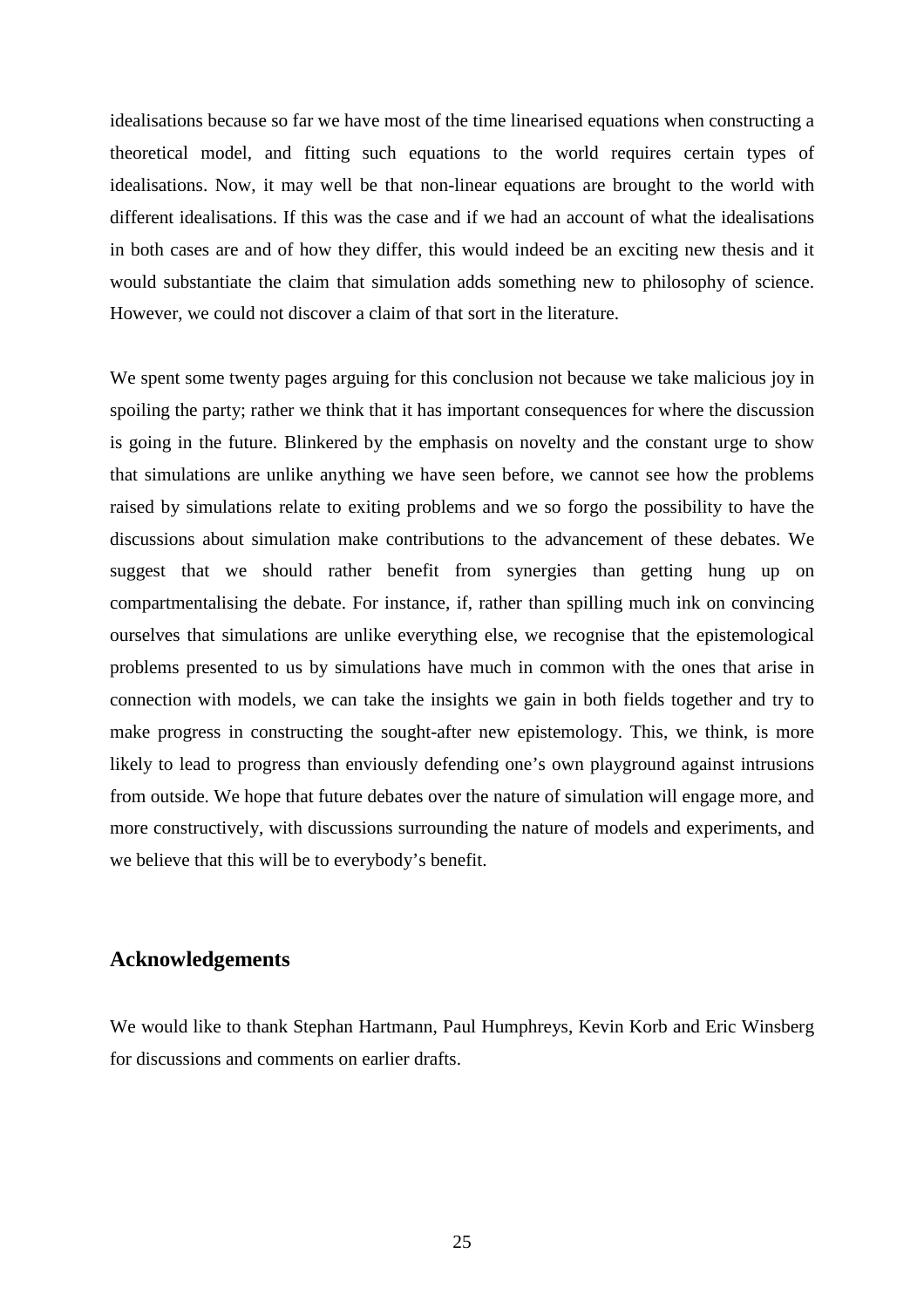#### **Bibliography**

- Black, Max 1962, "Models and Archetypes", in Models and Metaphors: Studies in Language and Philosophy, Ithaca (NY): Cornell University Press: 219-43
- Boumans, Marcel 1999, "Built-in Justification", in Mary Morgan and Margaret Morrison (eds), Models as Mediators, Cambridge: CUP: 66-96

Cartwright, Nancy 1983, How the Laws of Physics Lie, Oxford: Oxford University Press

- Cartwright, Nancy 1999, The Dappled World, Cambridge: CUP
- Cartwright, Nancy 2007, "The Vanity of Rigour in Economics: Theoretical Models and Galileian Experiments", in Hunting Causes and Using Them, Cambridge: Cambridge University Press: 217-35
- Edwards, Paul 2001, "Representing the Global Atmosphere: Computer Models, Data, and Knowledge about Climate Change", in Clark Miller and Paul Edwards (eds), Changing the Atmosphere: Expert Knowledge and Environmental Governance, Cambridge (MA): MIT Press: 31-66
- Fox Keller, Evelyn 2003, "Models, Simulation, and 'Computer Experiments'", in Hans Radder (ed.) The Philosophy of Scientific Experimentation, Pittsburgh: University of Pittsburgh Press: 198-216
- Frigg, Arno, Roman Frigg, Beat Hintermann, Alexey Barg and Victor Valderrabano forthcoming, "The Biomechanical Influence of Tibio-Talar Containment on Stability of the Ankle Joint", Journal of Knee Surgery, Sports Traumatology and Arthroscopy
- Frigg, Roman and Stephan Hartmann 2006, "Models in Science", Spring 2006, Edward Zalta (ed.), downloadable at: http://plato.stanford.edu/archives/spr2006/entries/modelsscience
- Galison, Peter 1996, "Computer Simulation and the Trading Zone", in Peter Galison and David Stump (eds), Disunity of Science: Boundaries, Contexts, and Power, Stanford (CA): Stanford University Press: 118-157
- Guala, Francesco 1998, "Experiments as Mediators in the Non-Laboratory Sciences", Philosophica 62: 901-18
- Guala, Francesco 2005, The Methodology of Experimental Economics, Cambridge: Cambridge University Press
- Hartley, James, Kevin Hoover and Kevin Salyer 1997, "The Limits of Business Cycle Research: Assessing the Real Business Cycle Model", Oxford Review of Economic Policy 13 (3): 34-54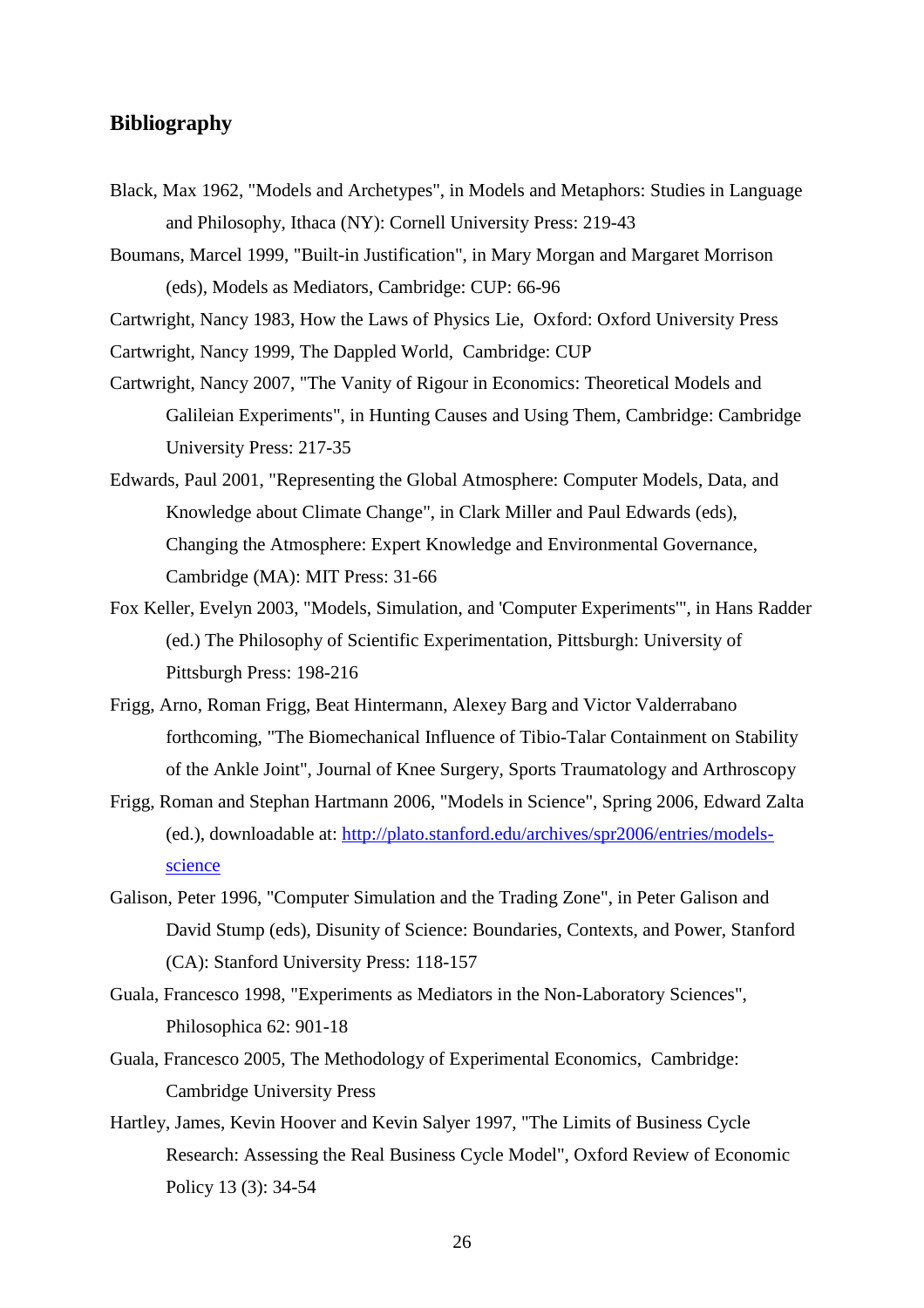- Hartmann, Stephan 1996, "The World As a Process: Simulation in the Natural and Social Sciences", in Rainer Hegselmann, Ulrich Müller and Klaus Troitzsch (eds), Modelling and Simulation in the Social Sciences from the Philosophy of Science Point of View, Dordrecht: Kluwer: 77-100
- Humphreys, Paul 1991, "Computer Simulations", Philosophy of Science PSA 1990 (2): 497- 506
- Humphreys, Paul 1993, "Numerical Experimentation", in Paul Humphreys (ed.) Patrick Suppes: Scientific Philosopher, Vol. 2, Dordrecht: Kluwer
- Humphreys, Paul 1995, "Computational Science and Scientific Method", Mind and Machines 5: 499-512
- Humphreys, Paul 2004, Extending Ourselves: Computational Science, Empiricism, and Scientific Method, Oxford: OUP
- Latour, Bruno 1988, The Pasteurisation of France, Cambridge (MA): Harvard University Press
- Little, Daniel (ed.) 1995, On the Reliability of Economic Models: Essays in the Philosophy of Economics, Dordrecht: Kluwer
- Lucas, Robert 1982, Studies in Business Cycle Theory, Cambridge (MA): MIT Press
- Morgan, Mary and Margaret Morrison 1999a, "Models as Mediating Instruments", in Models as Mediators: Perspectives on Natural and Social Science, Cambridge: Cambridge University Press: 10-37
- Morgan, Mary and Margaret Morrison 1999b, Models as Mediators: Perspectives on Natural and Social Science, Cambridge: Cambridge University Press
- Morton, Adam 1993, "Mathematical Models: Questions of Trustworthiness", British Journal for the Philosophy of Science 44: 659-74
- Mäki, Uskali 2005, "Models are Experiments, Experiments are Models", Journal of Economic Methodology 12 (2): 303-315
- Norton, Steve and Frederick Suppe 2000, "Why Atmospheric Modeling Is Good Science", in Clark Miller and Paul Edwards (eds), Changing the Atmosphere: Expert Knowledge and Environmental Governance, Cambridge (MA): MIT Press
- Reiss, Julian 2007, Error in Economics: Towards a More Evidence-Based Methodology, London: Routledge

Rohrlich, Fritz 1991, "Computer Simulation in the Physical Sciences", PSA 1990 II: 507-18

Sismondo, Sergio 1999, "Models, Simulations and Their Objects", Science in Context 12:

247-60